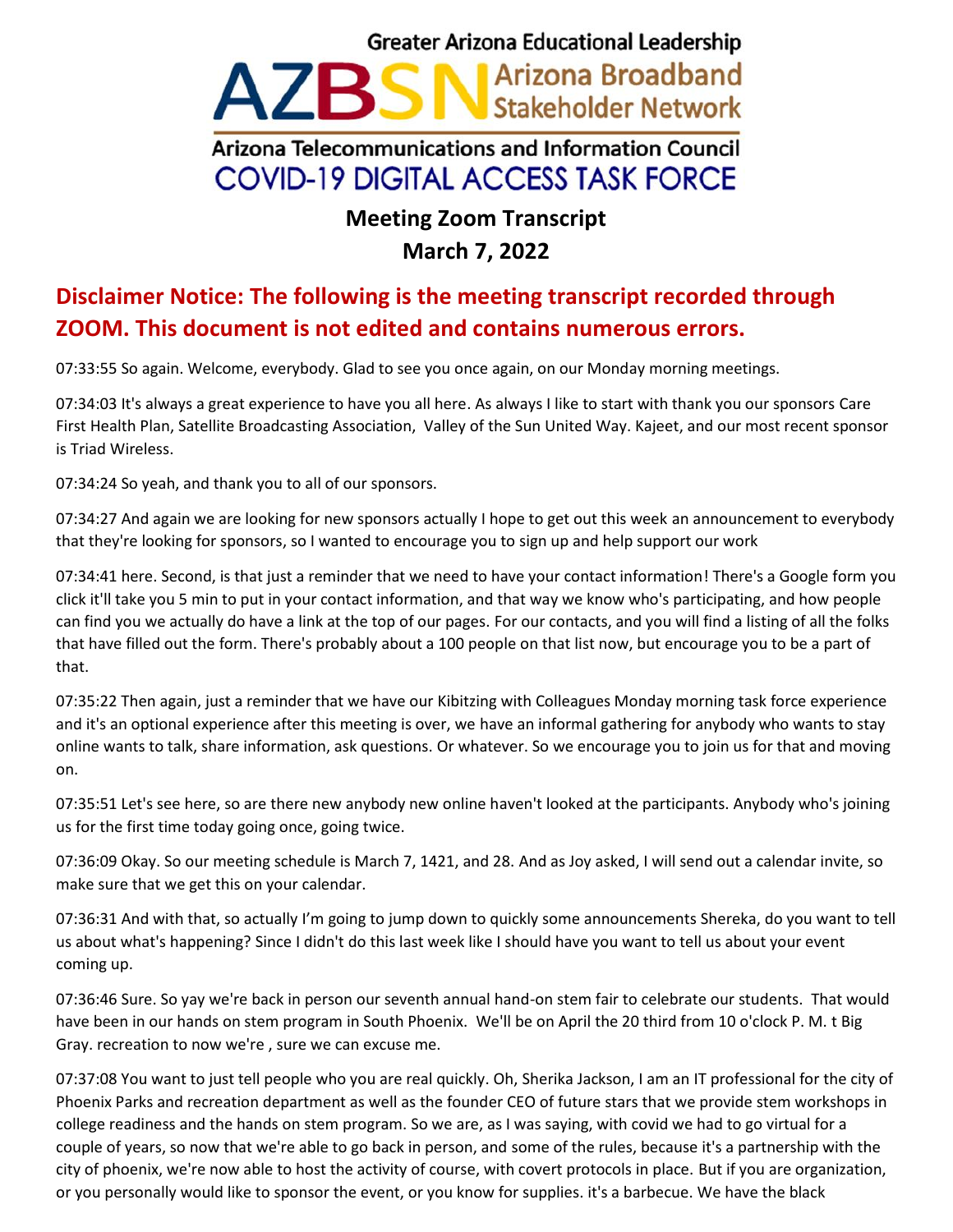firefighters come out We have a bunch of organizations that can also come out and be a vendor of a hands-on stem activity to expose the kids to more activities and different things it's

07:38:05 in South phoenix, It's the only and biggest event that's held in South Phoenix to celebrate Stem.

07:38:11 So just put some impo in the chat as well as my email address, and I would love to have some of you come up.

07:38:16 Thanks, and I will cureika. When I say the update of the meeting.

07:38:20 I will attach your flyer. for everybody. Okay, thank you.

07:38:27 You bet any questions for sureika if not let's just jump into our updates to Jeff.

07:38:35 I say you're online and you got a lot of stuff to talk about to talk about.

07:38:41 Yeah, thanks, Steve. i've been traveling quite a bit lately, and 2 or 3 really, really big, important things going on that we need to stress number.

07:38:51 One weeks ago we had a little event up in flagstaff where the Governor announced that we're going to be putting additional conduit and fiber on I 40, and we've talked before about I 17

07:39:02 between Phoenix and Flagstaff, and I night in between Tucson and the Mexican border.

07:39:08 I. 40 is from Flagstaff West potentially.

07:39:14 Do the California State line depending on where we make that final access point.

07:39:19 This is a huge win for that part of the state cities like Flagstaff.

07:39:25 But also along the route you've got cities like Ash fork that are chronically under connected Kingman, which is booming right now, and has some really great projects in terms of last smile.

07:39:35 With Allo are going to need this and others. So this is the first step for those of you who have read through our our statewide broadband middle mile strategic plan in building out this network actually the first step really was

07:39:49 17 and 19. but this is this is validation of that.

07:39:53 Again I got this cool little souvenir of what we had. This is what it looks like.

07:39:58 Ade had a ton of these at the event they had the big rolled fibers while it was it was impressive.

07:40:03 Ada, that had come a great job working on this.

07:40:06 If you ever get a chance to Go to their office up there it's It's incredible.

07:40:11 It used to be a movie theater, and they convert it into a government office.

07:40:13 Maybe the nicest state office i've seen so this is a big, a big win for the State.

07:40:18 Obviously we'd like to do I 40 east and some other routes, as you can imagine.

07:40:23 But we have to work in partnership with the Navajo nation and others to do that.

07:40:26 We have those discussions underway. I spent 4 h on the phone on last Saturday with leaders from the Navajo Nation who are incredibly motivated to do stuff, and they're part of the State so much that have allocated 2

07:40:39 \$108,000,000 specifically for broadband so I definitely Take my hat off to our partners at the Navajo Nation. next up the Arizona broadband development Grant, as many of you know

07:40:52 we've got a great response. This is a good thing it's a \$100,000,000 grant.

07:40:58 We're expecting between 35 and 40 applicants. we got 87 applicants, over \$400,000,000 in project.

07:41:04 So, as you can imagine, the competition will be stiff.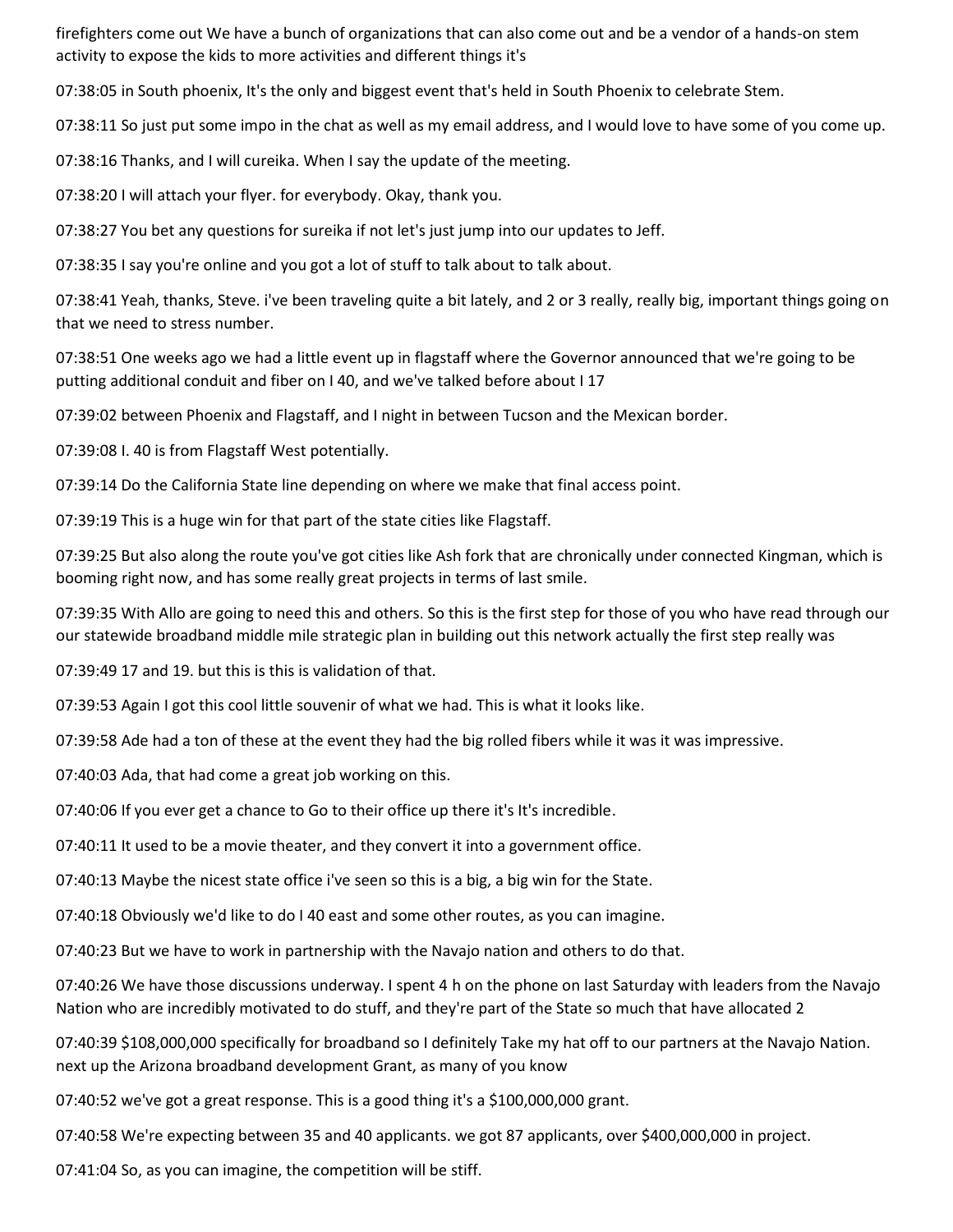07:41:08 The that being said, we have some amazing, amazing projects game changers for different parts of the State.

07:41:15 The timing on this is going to take a little bit longer than we had hoped, just because of the the quantity of projects and the complexity that we have to do analysis on.

07:41:27 So please stay tuned. There were some people that thought would be done by February 20 eighth, and that was an original goal.

07:41:32 When the before we push the application deadline from early December to the end of January.

07:41:38 So plan accordingly. this is gonna take a little bit longer than we thought It's we definitely be worth it next up.

07:41:46 I spent last week in Washington, Dc. at an Ntia conference really focused on the upcoming.

07:41:54 Iija, finding the infrastructure bill.

07:41:58 We had folks come in from different departments like Treasury and Fcc.

07:41:59 To talk about what's going on the Coronavirus capital Relief Fund.

07:42:05 Another program, really optimistic on what we can do with this money treasury in particular was incredibly flexible.

07:42:12 And what we're gonna do. so I think you're getting some really interesting stuff coming out of this I also had the opportunity to meet with several members of our Congressional delegation, and really enjoyed the time to talk to

07:42:24 them Representative Howard, and in particular somebody who has been a huge advocate for broadband, and we're able to sit down and talk about You know where we've been where we're going, and where we hope to be so that was

07:42:34 great overall. our Congressional delegation is incredibly supportive of broadband center. Kelly setter cinema as well.

07:42:42 So we're in a really good position there lastly I have to go to the legislature today.

07:42:49 For those of you don't know they're gonna take my position and put it into statute.

07:42:53 Why is this important? A lot of the the Federal grants and programs we apply for?

07:42:58 They're looking for this check. the box sort of thing you know we have ways to go around it, but ultimately it's important that we do this also.

07:43:07 It provides a degree of continuity as many of you know the Governor's term limit at the end of this year.

07:43:13 And making sure that the next governor has an understanding of what we're doing.

07:43:17 And these programs are in place. So i'll be heading down there today, and hopefully, that will go.

07:43:21 Well, so that's all I have state today. steve i'd be happy to answer any questions.

07:43:25 But i'm sure you have a lot more on the agenda So, Jeff, what's happening with you? getting some more help?

07:43:32 So expect announcement on that is month this month in terms of the assistant broadband director.

07:43:38 We also have additional positions that we're gonna be opening up.

07:43:41 We. If everything goes well, we'll have those posted this month, either. this month, also hiring through the government process is not exactly.

07:43:51 It's not a startup so we have to go through a lot of different hurdles to make that happen to get the head count approval.

07:43:58 But I will tell you after my time in Dc. and understanding just the complexity of the bead and the other programs.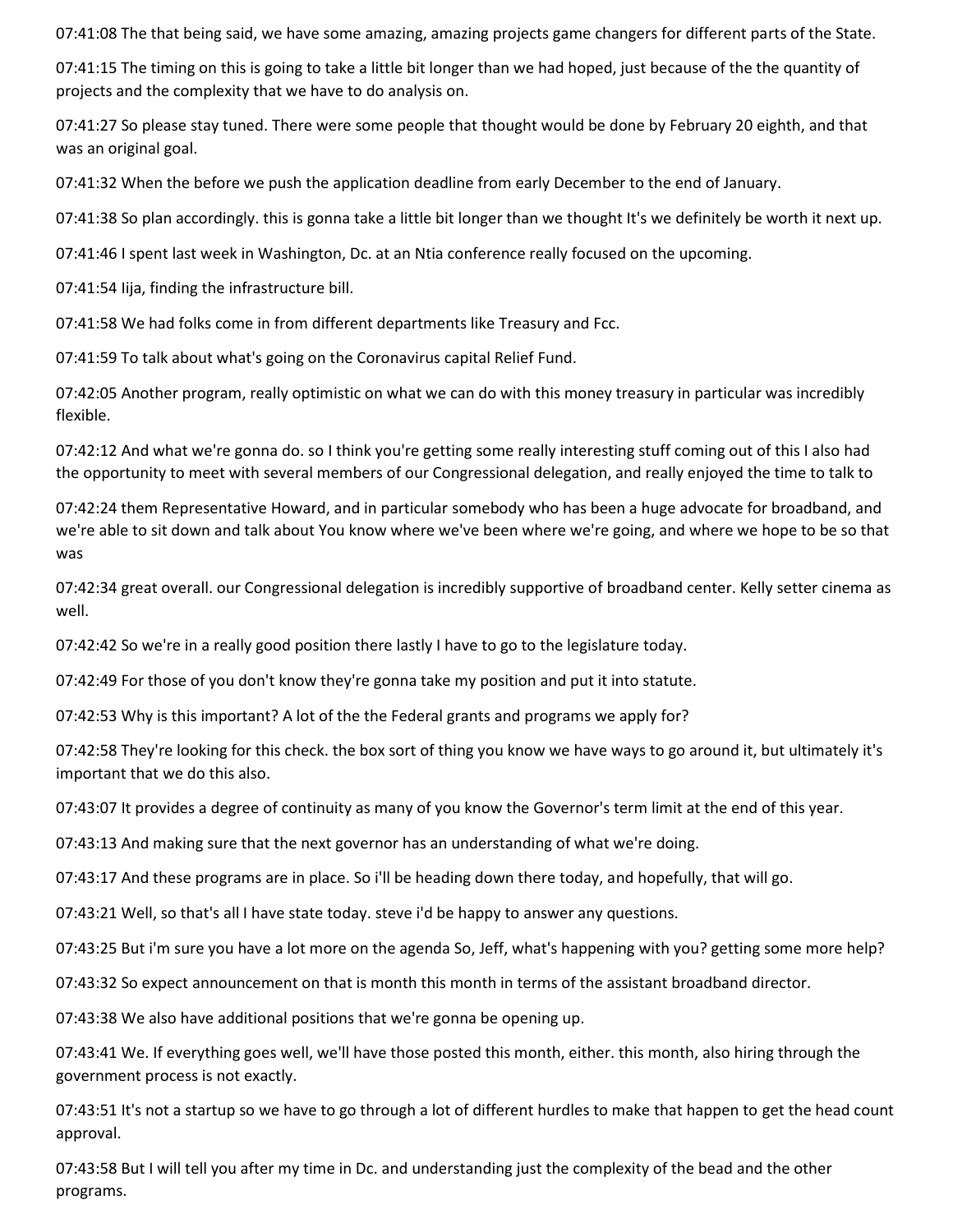07:44:03 We absolutely need to staff up, so expect to hear some more on that this month.

07:44:08 Are you in a position to tell us just what positions you're gonna be hiring for, or you know don't want to talk about that yet.

07:44:14 Well, I mean i'm likely to give you titles but as you can imagine digital web, but it's going to be a big part of what we're doing as well as compliance with these Federal funds the compliance side of

07:44:26 this is ridiculous. So we need we need experts people who know what they're doing. who know how to navigate those waters.

07:44:34 So we're gonna continue our engagement with consulting firms to to handle a lot of this.

07:44:40 But we need folks to help manage these different processes who have done this kind of thing before.

07:44:48 That's great any questions for jeff, hey? steve and last time when Jeff's build or the broadband bill was going through, you put out a call to people to submit on the request to speak system their support if

07:45:02 they were so inclined. 200 once they're the positions are in their end.

07:45:09 But for a new hearing. some of the members tend to not look down at the older list, so I would encourage people if they do support this bill.

07:45:17 2,687 to go back to request, to speak.

07:45:21 Submit your slips. I did it last night for a couple of clients, and it just keeps it fresh for the the new.

07:45:27 Since the bill is in the Senate now instead of the house.

07:45:29 Just keep things for us John do you want to just explain to people again, because it's a little bit, but actually a pain in gas that if you don't have like if you're have a an account with the legislature,

07:45:43 you ready to go if you don't can you just talk a little bit about the the hassle with that. Well, it's a It's a kind of a way to assure a little bit but is embarrassed minimum.

07:45:56 Security to make sure that people are not just creating online goes to interact with the legislature.

07:46:04 But they have a request to speak system. If you go to Az Ledge, Gov.

07:46:06 Gov. and look for the request to speak. You can. If you have an account, you have to. you can sign it, and you can weigh in on bills.

07:46:14 You can search bills. you can keep a personal progress list of bills.

07:46:18 But the first time you create that account it has to be done on site.

07:46:22 There are kiosks down to the Legislature in a House and Senate.

07:46:26 The practice is that if you need to create an account and if you can't get there, if you're from far away hopefully within the state, but not necessarily.

07:46:37 Then, if you have friends that go into the Legislature a lot like I do, then you can have somebody set up an account for you.

07:46:44 Send you a temporary password and then you can create your own. But,

07:46:47 It's it's a pretty decent system it gives you a chance to search agendas and look at bills and and it's a good interactive system.

07:46:56 And it actually functions now. So i'm sorry jeff what time is that hearing 2 o'clock, I believe 2 o'clock?

07:47:03 Okay, Jeff Mark Goldstein. So want to make sure we Kirk and I have you involved.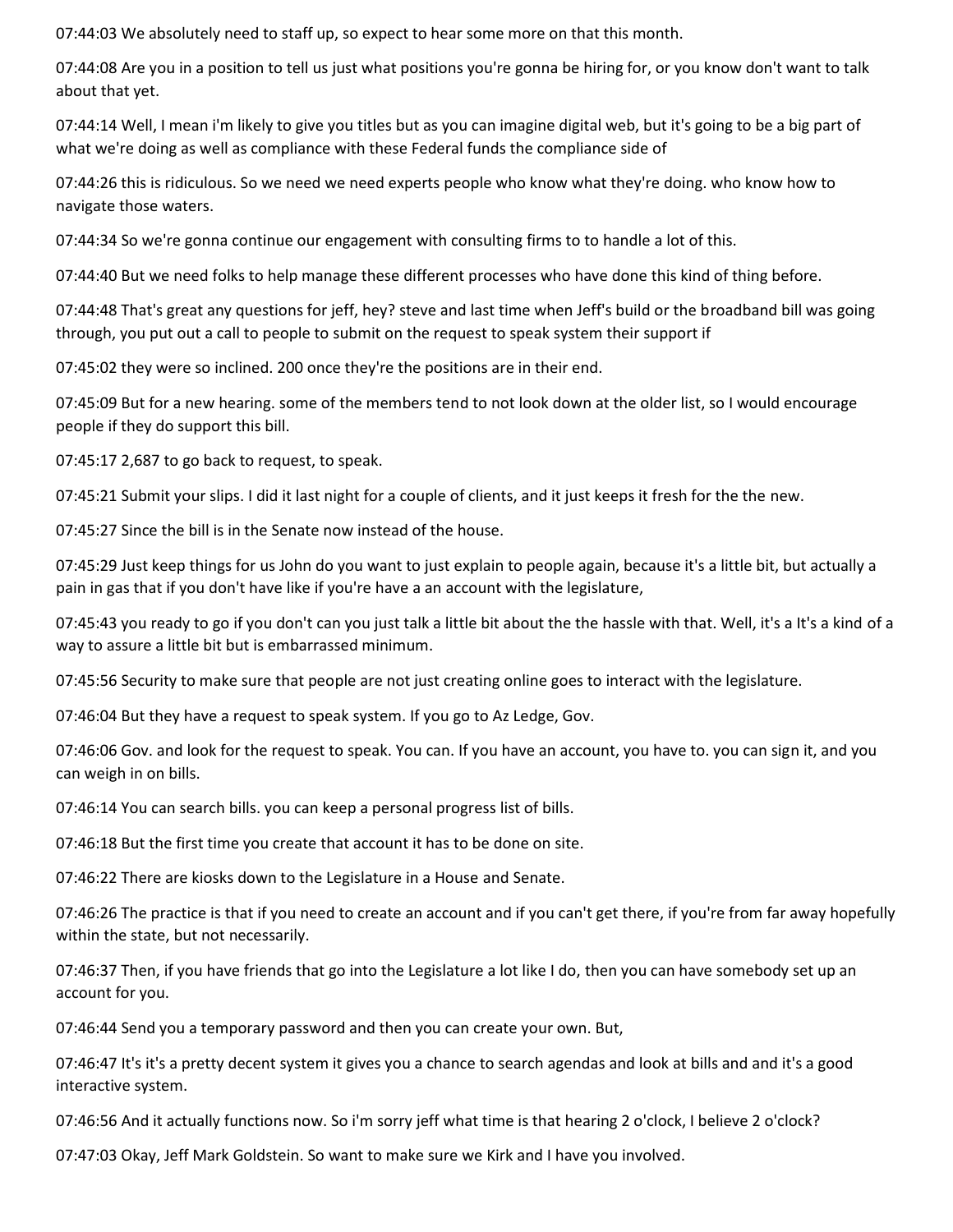07:47:16 We are now committed to a kind of a provider roundtable, a breakout at the april sixth the big data southwest smart city and data center event that'll be an atic formation of a new committee

07:47:32 that we've tried years ago, and and didn't ever get to critical mass.

07:47:39 So I'm working on a contact list for providers that could eventually be a web presence.

07:47:48 People have asked about how to find, you know providers by name and category thinking about that.

07:47:52 But want to see if I can enlist your help this week for some review, and input probably on that list and start looking at our program for a panel for the entire track and a breakout session for providers who won't have to

07:48:12 have registered for the conference that'll be a true hybrid.

07:48:18 They can come physically to the event at the willow conference center or or join remotely, so wanted to make sure that was on our everyone's radar.

07:48:28 We'll have an atic board meeting this wednesday at noon.

07:48:32 Discuss it further there. But I am building a provider list I assume you don't have like a spreadsheet, or anything like that of providers.

07:48:43 Or do you know, it depends on how you define providers?

07:48:46 Because, again, you know, we have email contacts and phone numbers of different folks.

07:48:51 In some cases folks like John Kelly, who who represent providers.

07:48:55 So right. we can talk about this offline and try to probably figure out exactly what we're looking for.

07:49:00 But absolutely mark. I love to help if I can steve also is gonna mention.

07:49:02 I'm gonna be in Dallas next week I will not be on the call, was asked to speak at. I believe it's called P Threec.

07:49:10 It's a huge public private partnership conference specifically about what we're doing on our highways with broadband.

07:49:17 And this is a big national conference. so we're getting some great publicity from this program.

07:49:22 You know I I can leave bed blinks on the on the call today, and and you know, believe me, Ben Blink's name will come up more than once on there because he was the architect.

07:49:30 Of this this initiative. right? So ben while you bobby's mentioned in your. Do you want to add anything thanks so much, Jeff.

07:49:40 Yeah, nothing, nothing too much to add. there it's a really exciting project.

07:49:43 And I think, especially when paired with the middle mile on the interstates, combined with the last mile grants.

07:49:51 It's a really comprehensive program, So looking forward to a lot of the Federal dollars complementing that strategy and expanding it even more.

07:49:58 But thanks for all your great work, Jeff. this is really incredible stuff so bad.

07:50:01 Why don't you just tell me book so you're at the governor's office until fairly recently. I just want to tell people who you are, and you know what you're doing Now, Yeah, you bet I was up until

07:50:12 September I was Governor qc's policy advisor for transportation and technology innovation.

07:50:18 So anything telecommunications related was was within my portfolio.

07:50:22 So worked really closely with Jaff. right now I'm. an independent consultant Blink public policy.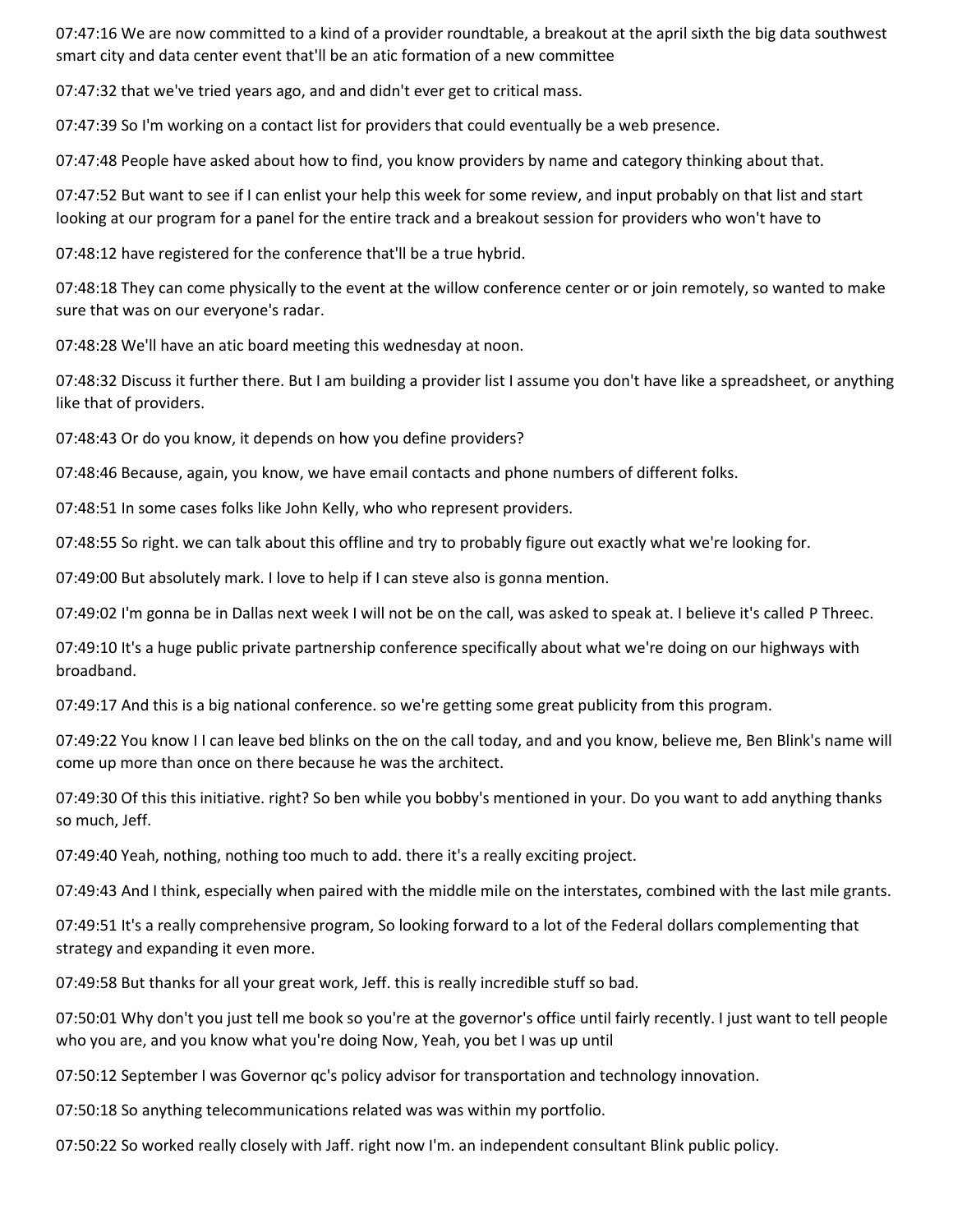07:50:28 Lc. have been working on some rural broadband initiatives, and also helping State and local governments with some of the implementation of the infrastructure investments and jobs.

07:50:37 Act great. Thank you. Okay, Anything for either of those guys, if not.

07:50:44 But let's let's move on now Mama, you're up. Thank you, Steve.

07:50:51 Can you hear me? Yes, okay. we are working hard on the Era deadline, which is March the 20 s.

07:51:02 This is for the application. year 2223 So schools and libraries have to put in their application by them by March, the 20 s.

07:51:14 So working hard to get them all 3 to apply, as well as make sure that they are compliant with all the rules and regulations.

07:51:24 Working also with the navigation Chapter House fiber build out.

07:51:29 We have. We can meetings now on the progress and they they're going great guns over the progress. It they're under thing. The fact that some of the buildings are older, and even to put in a rack there is a little

07:51:47 hard working on the right away, and environment, clearances and cold replacements and those kind of things.

07:51:54 But at least it's making progress so i'm really delighted about it.

07:52:01 On the irid front. We are still, we working on the Fcc.

07:52:07 Bidding quarter for e rate. The deadline for support of of comments was Mar is March the 20 eighth, but we are asking Fcc.

07:52:20 Through several organizations, through Shelby, through seekers. Shelby is the schools, health libraries, broadband, coalition, and and through the State errate coordinators.

07:52:33 Alliance to make sure that we get a little more time, because March, the 20 s being the era deadline.

07:52:40 All of us are heavily involved with the application process. enough.

07:52:45 It gives us only a week to that to submit comments, which is really not enough for something. That is so.

07:52:53 Major funds for analysis actually is doing a lot of analysis on the errate application.

07:53:03 So far in the last 5 years as a supporting document to Fcc.

07:53:08 And one of the things that came out a few little things that came out actually was that in the last 5 years there's been a price drop.

07:53:18 Meg from 4.8 a man to a dollar 39 per main.

07:53:28 Arizona is also quite at the top.

07:53:32 On getting the price down to this level we i'm really happy to report that the prices have come down almost 25% to 30%, , you know, since last year.

07:53:47 Even the average price for access point is also dropped about 49% in the last 5 years.

07:53:56 From a 1,400 to 708 16 or wireless access point.

07:54:04 There's been a 50% drop in noncontracted service that is, month to month.

07:54:10 Services. it's a record loan now at 3.2% of the request as compared to about 7%.

07:54:19 5 years ago. So those are real good successes in the making the program more affordable.

07:54:29 Not just available with emergency connectivity fund. the tenth round of application.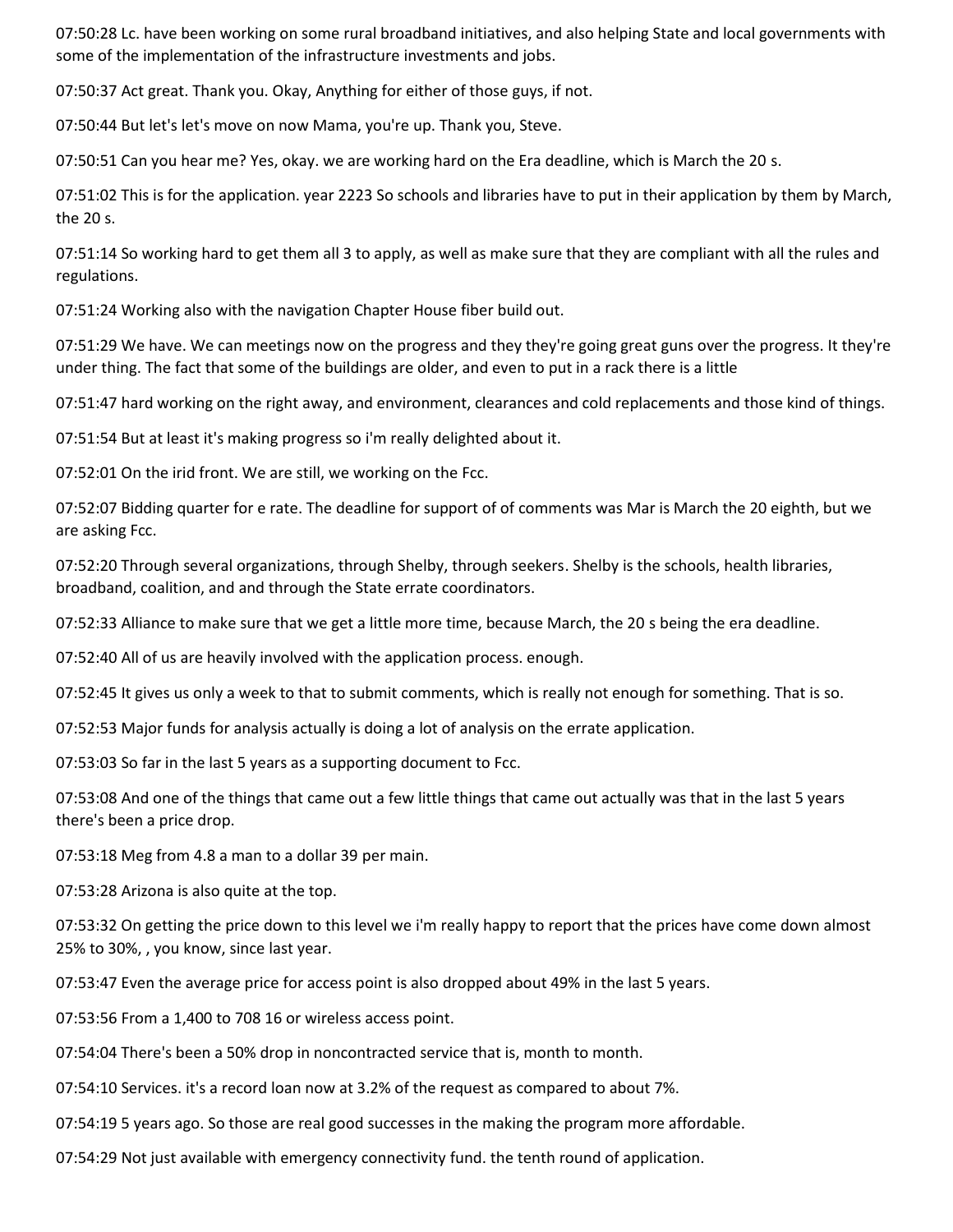07:54:39 A tenth round of commitments had been announced, and so far a nationwide, they have a approved more than 4 points.

07:54:50 6, 2,000,000,000 269,000,000,000 of the of a 1,000,000 of this has gone, has been committed to Arizona.

07:55:01 Of the 4.6,000,000,000 that has been proved nationwide.

07:55:03 So far. so other than that I really don't have much to say.

07:55:14 I think some cindy will report on the acp program so i'm not going to report on that i'd like to call on Holly to talk a little bit about the telehealth webinar delaware's

07:55:29 webinar that was presented by Koza Holly.

07:55:35 Would you like to share a few comments on the webinar?

07:55:42 Sure, Mala. So as you know we're we're very interested in this pilot project that Mala is overseeing with Pima County Public library to start an initiative with telehealth and in libraries and

07:55:57 So we listened. Last week the head of Library Development, and I listened to this webinar.

07:56:03 Delaware has taken a lead with trying to help libraries make these services available, and the way that they have approached it is that they have.

07:56:16 They've been putting these kiosks in libraries and was very interesting to see the kiosks.

07:56:24 They had photos. the they're they're really nice they are, you know, self-contained private units that are in the library.

07:56:34 That, of course, have the Internet access, and an ipad.

07:56:37 They they have not to date. to this date provided any of the medical equipment, which is something that we're looking at with our pilot that we're.

07:56:50 We are granting the funding, and then pema County will have some equipment here that will be available.

07:56:56 We're also we were we've been thinking a lot about these kiosks.

07:56:59 One thing that they're doing is it's it's used for telemedicine, but it's also available for other services.

07:57:05 At other times, so it might be used for some workforce development for someone to go in and and fill out.

07:57:12 You know, job applications that type of thing but it's it's a rather large unit that sits inside the library building.

07:57:25 And one thing that we're thinking about is that if we would try to provide those kiosks in libraries, but not all of the small rural libraries that really need to be providing these services.

07:57:36 Have the space for that so we're we're doing some research on different units that are available.

07:57:43 That could be put out, and the library. and of course, in Arizona we have to think about climate control because certain areas of the State we need to think more about.

07:57:53 You know, keeping it warm in the in the wintertime and Then other areas of the State. it's keeping it cool in the summertime.

07:58:02 So there are. There are a lot of challenges and we're doing some research in that area, but it was helpful to hear what what Delaware has done, and there were other librarians and State library staff from other States and

07:58:14 we're all interested in looking at the services. because we feel it's It's a natural for libraries to make this service available, and that's all I have thanks So So janet I know you're online know you're partnering with

07:58:29 this project. You want to say anything more. Yes, thank you let me switch my camera so you can see the top of my head.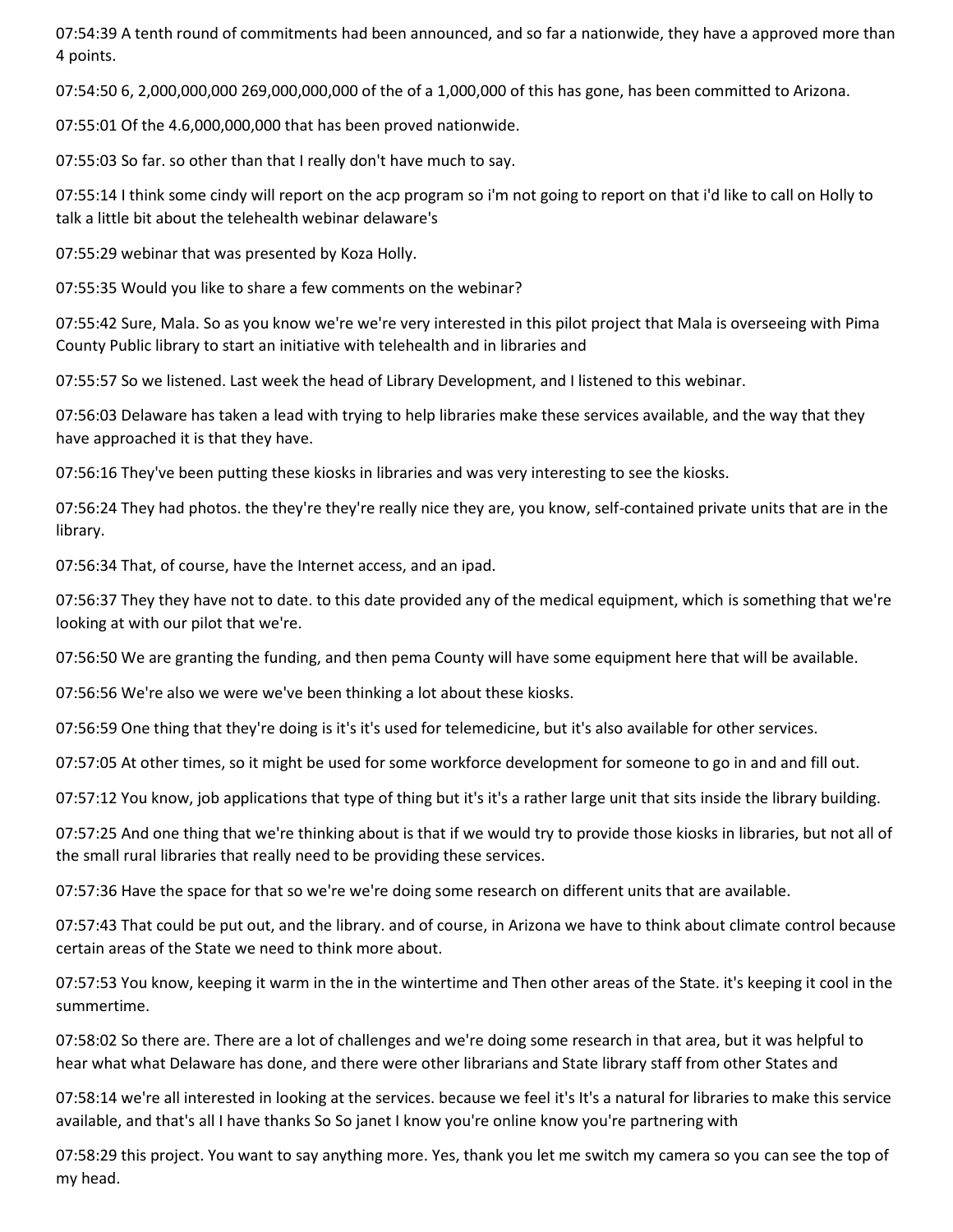07:58:41 You know it's been really wonderful to network with the other States, and see what other folks are doing.

07:58:46 I've been following the whole Kiosk action. for like 15 years, and and we did also meet States when Mala and I were in doing our investigative reporting.

07:58:55 Who said, you know you can buy a heck of a lot of tablets for the cost of a kiosk, and there are, It's not.

07:59:00 It's not a one-size-fits-all solution.

07:59:02 So the pilots that we're working with in Pema County, one of the libraries actually is dedicating a room, and when we did a pilot project up in Tuba City several years ago, in one of the chapter houses Red Lake

07:59:14 Chapter House. It was a matter of putting a young occupied sign on the kitchen door and closing the kitchen during a certain amount of time when they were using it as a kitchen.

07:59:23 So one of the libraries in the pilot projects has a room which they're dedicating, which is great.

07:59:29 And then we've also speced out some medical grade tents to use in the pipelines temporarily.

07:59:37 Yeah, we're looking at all the possibilities for all of the requirements and community space, and it really would be great.

07:59:44 I think it's wonderful that our libraries are also investing in vitals.

07:59:47 Transmission, and also empower people to take their own vital signs, you know, to be able to use the space and the technology for for as many people as we can, and get people connected to healthcare So it's a really

08:00:01 exciting project, and the director for the Pema county libraries is a really great guy in It's all on board.

08:00:06 Ken, Sam Boston, and it's moving forward so that this week Kim and I will be working on stuffoscopes so that we can do live heart sounds and a big concern of libraries.

08:00:17 And rightfully. So, of course, is the data piece when you don't want to be recording people's names. people's data.

08:00:23 But we can create a patient to count from point a to point B. using stethoscopes to do live heart sounds without creating a patient's medical record, And that's where we are right.

08:00:32 Now, how do we do this While keeping all of the data away from being recorded other than by someone's medical provider?

08:00:41 If they have one or the own patients taking care of recording their own data and sharing it with whom they would like to.

08:00:49 So there's a lot of moving parts but it's all coming together. and it's a really great project the janitor.

08:00:54 Why don't you just remind people about who you are we always have new people on this call?

08:00:58 Thank you. my name's janet major the associate Director for inclusion and Digital Health fancy name for outreach.

08:01:06 I do outreach for theirs on television program, And I also provide technical support.

08:01:09 I write, write the technical protocols that been attached to making the clinical integration of technology successful.

08:01:19 I work for the Arizona telemedicine program, and we are also a Southwest telehealth regional resource center, which is great because we do a lot of work in the 4 corners area and for the 5 Western

08:01:28 States. So, Jenna, while you're on do you have anything else that you want to report.

08:01:33 Oh, yes, I want to share just briefly and I know i've announced it.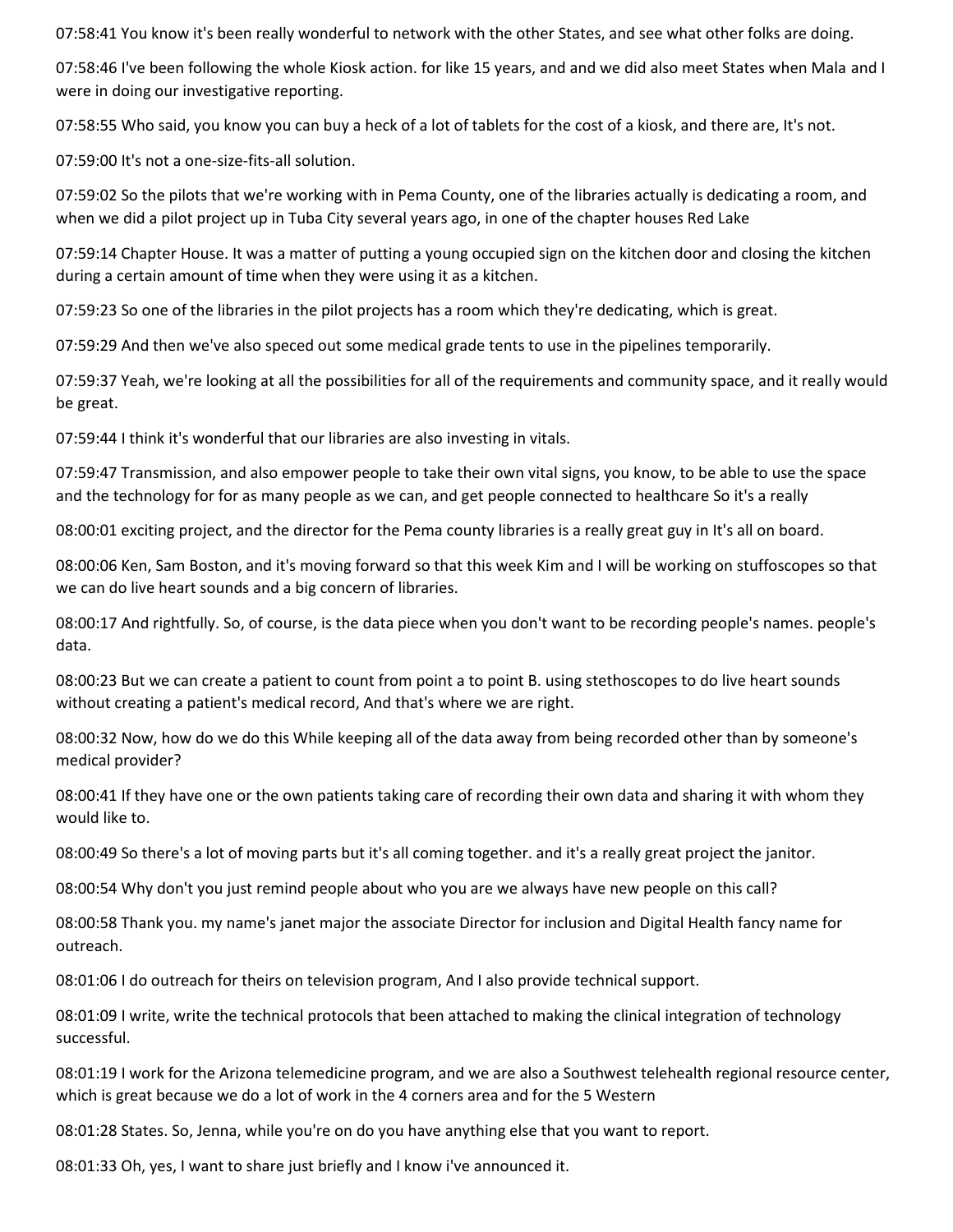08:01:36 But tomorrow's the big day Our us distance learning telehealth Grants are a really great grant program, and there are some very unique things about it, and it's a it's a great opportunity.

08:01:48 If if you know anybody who's even remotely interested in writing a grant, we'll be covering a lot of Brands grant skills in the workshops that we're doing to But tomorrow the topic for the entire hour and

08:01:58 a half is our Usd. Lt. grants how to write a good one.

08:02:02 It's an interesting grant, because it can go to federally recognized tribes.

08:02:07 It's for folks in rural areas with populations of 20,000 or less.

08:02:11 There's a 15% match that can't be from another Federal source.

08:02:15 But there are a lot of great partnerships right now, and people who are looking for opportunities.

08:02:20 I know many of the people on this call helped with Chicano's porla Casa, and this great grant that they wrote.

08:02:24 Unfortunately they weren't awarded but it's it also helps magnify the concept of space and telehealth in libraries and other public places through the use of mobile health. programs.

08:02:35 So you could write a Usda Dlt. Grant for a mobile health program which would be awesome.

08:02:40 And then any of the libraries that have invested in in digital resources you would have access to and you park there.

08:02:47 So I would love to invite everyone to that program tomorrow from 10 to 1130, and then Thursday.

08:02:54 Our format has been Tuesdays. The Grant workshop Thursday is One-on-one help, and we had a great time when we did this in February we helped individually 4 different locations with their

08:03:04 grants with their grant partners with finding appropriate letters of support.

08:03:10 So if you can join us tomorrow and you're interested join us again Thursday to ask specific questions about how it applies to you.

08:03:17 Then in April the hot topic for this Grant writing series is a broadband Grant update, and the folks that learn design apply ink are professional grant writers, and they have folks who are experts specifically broadband grants.

08:03:31 So they are going to be covering Ntia Grants.

08:03:36 Let me see, i've got just a quick list usda community connect grants will be on the the slate for April as well as Nta.

08:03:47 A broadband infrastructure. The tribal grants from Ntia minority communities, Digital equity capacity grants from Ntia and broadband funding Best practices.

08:03:59 I've also spoken to Jeff and kimber Laning and Mark Goldstein also said that he would be interested in helping if we were to do another set of these grant workshops either in April or

08:04:11 in May that would focus specifically on Arizona.

08:04:13 There are opportunities specifically to and for Arizona, not just through the Arizona commerce authority, but through foundations through other sources.

08:04:23 So we would like to do one more workshop in partnership with folks from this group that would be specifically with a focus on Arizona Grant.

08:04:32 Opportunities. So just a reminder that those of you who should have received the announcement of our meeting today that a lot of these workshops and things are listed with the contact information and the dates to be

08:04:50 able to register for these. So if you happen but to that you might want to go back and take a look on how to be able to find that information.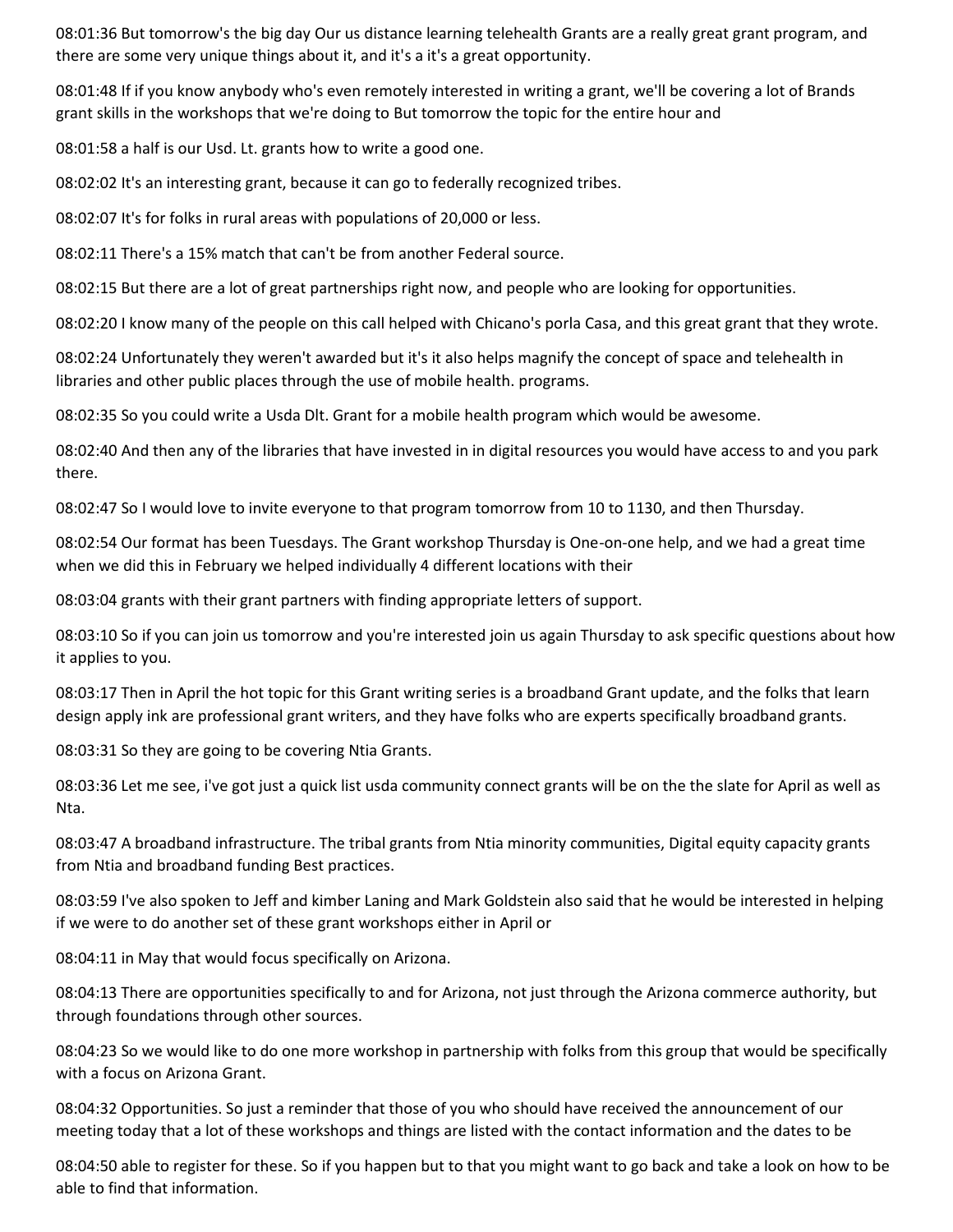08:05:01 Big steep. Okay, is that agenda? So mama, did you have anything? call me?

08:05:09 You have anything else that you wanted to add, See if I just go in a sorry yeah, like Go ahead.

08:05:16 Oh, I was just saying that was it for me. Okay. Steve.

08:05:22 I just wanted to draw the drawer attention to Ndia receiving 10,000,000 from Google for another navigator for a navigator core program.

08:05:33 The details of it. I have put in the link I don't want to take up too much time.

08:05:38 Now, if anyone wants me to talk about it, I can do that.

08:05:41 Next session. Okay, thanks back to you, Steve. Okay.

08:05:48 Anything else so moving on, so cindy and I don't think Nicole is on the line.

08:05:56 But Cindy you want to talk a little bit about what's happened, and what did inclusion sure i'm I'm Cindy Hogan i'm with an americorps member serving with literacy

08:06:07 connects in Tucson as the their digital inclusion ambassador and I'm.

08:06:14 A member of this this network. also. basic bsn we're starting a digital inclusion network under a cbsn to talk about digital inclusion.

08:06:29 Broadly. We also were holding meetings for practitioners on twice a month around specific topics.

08:06:35 Currently and hoping to start another meetup space soon for discussion centered on digital inclusion generally, and that would be probably a once monthly meeting.

08:06:49 We're currently the the practitioner meetings we're currently talking about the acp and doing some outreach for that new program that came out of the Ebb.

08:07:01 I have to say over the weekend I Got a map off of the nda lists serve. It's a map by Arc Gis, and it shows enrollment ebb enrollment by

08:07:18 eligibility. So across the country they they've mapped out how many?

08:07:25 What percent of of those eligible and each area of the country had actually signed up.

08:07:29 And the most amazing percentage was just happens to be Northern Arizona.

08:07:36 The the 4 Corners area, the colorado Plateau based. And so it's a lot. looks like the Hopian Navajo reservation, but they they are sitting at 75 to 100% of people that were

08:07:50 eligible actually signed up it's kind of amazing and i'll.

08:07:55 I'll make i'll put a link to it in in the chat, so I don't know how they got that done. but it it's arizona's done a really good job getting people signed up

08:08:07 for this subsidy, and then i'm also working with Pima County on the strategic plan for digital access, inclusion and adoption.

08:08:18 And in my committee, i'm on the digital inclusion committee, and we are currently mapping the current digital literacy assets throughout Pima County, so that we can figure out who is giving classes and you promoting

08:08:32 digital literacy throughout Kingdom County, so we can find out where the gaps exist.

08:08:38 So we can start filling those in as part of this strategic plan.

08:08:43 Then i'm also working with a group co-founded by united way in Tucson, the Elder Alliance and Pema Council. on aging, we're looking at addressing digital inclusion Barriers being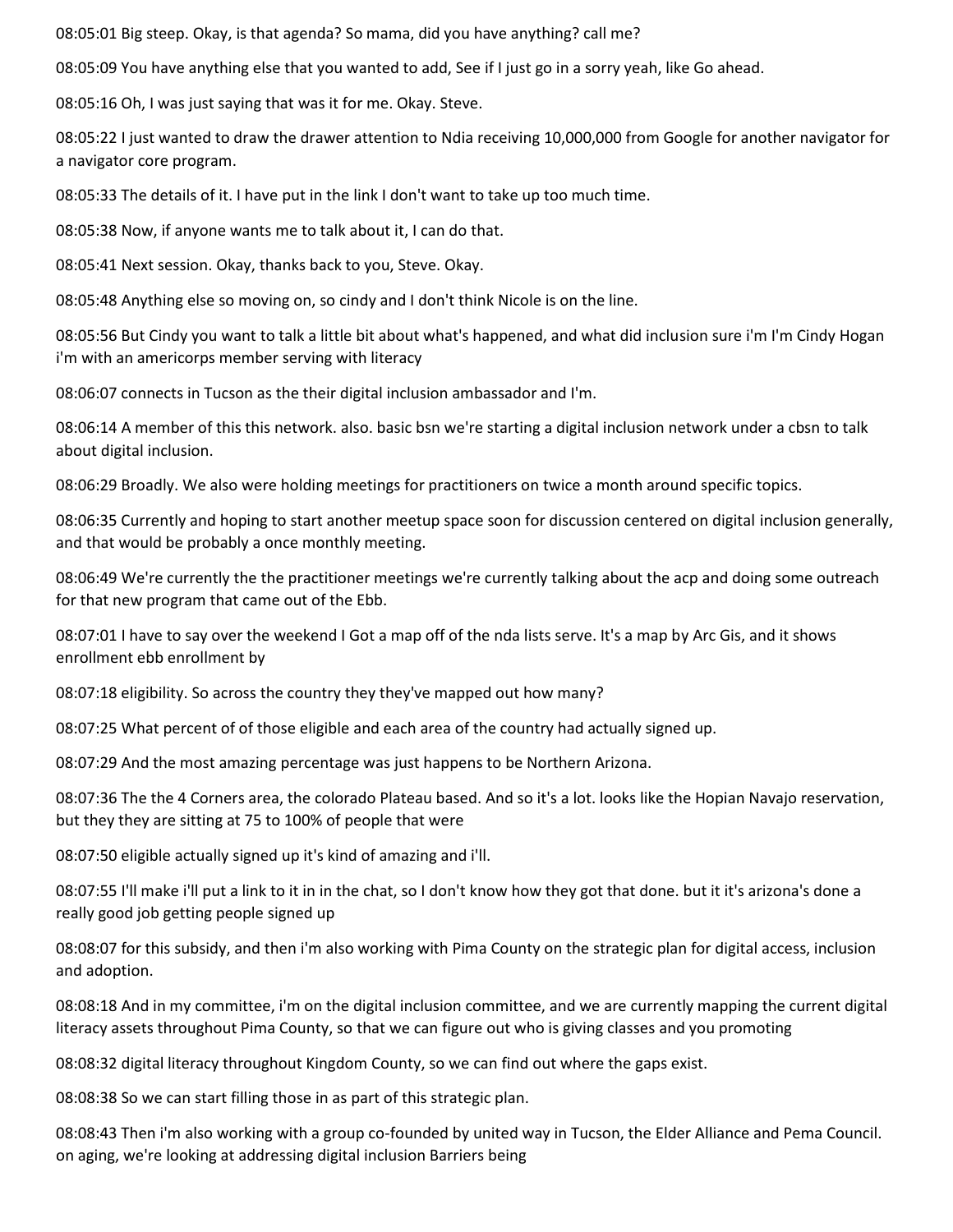08:08:55 experienced by older adults, and we have a meeting for that coming on this Friday to chart a path toward action in this population. and I can put a meeting link in the chat to anyone who would like to attend that and I think that's

08:09:11 all. Thank any questions for Cindy if not We're moving on Sophia.

08:09:21 You online. I don't think my one's online and Kelly, I believe you are.

08:09:26 You guys have anything that you want to talk about regarding Department of Ed.

08:09:32 Good morning. Let me open up my camera here. turn your laid down Hi, I don't think I mean Sophia is not here, so there's there's no updates There always can you just tell people who you are please.

08:09:48 Yes, sorry. My name is Kelly. I work for the office of Digital teaching and learning with the Arizona Department of Education, and Sophia and Myelin also worked for the Department of Education.

08:09:59 I'm sure you all know them i'm the new one and no updates from them, and and none from my department as well.

08:10:06 We've just been working on this publication and working on creating some working groups, and I will have updates in the weeks to come.

08:10:15 So, Kelly I don't know if you want to talk about the survey.

08:10:19 You did, and the results, or yeah, would love to so let's see in November for 30 days we put out an assessment which was the survey we put this out to all of the districts and charter systems in

08:10:33 the State of Arizona, and we were trying to do it at a higher level, a district level, collecting information about where the Lea stand with their digital teaching and learning practices.

08:10:44 So what resources do they have? What do they use as far as devices Lms's.

08:10:52 Connectivity, hotspots, digital content, and in the classroom.

08:11:00 And then also what they're using, for tools and resources and then trying to also collect from them their goals, so establishing where they are, and where they want to get, and we had that open for 30 days.

08:11:14 And we had a 21% response rate which we know will increase.

08:11:18 This is not a one-time deal it wasn't a one, and done, we will continue to assess probably twice a year, and from this assessment we are learning and establishing the Kpi, so that we as a state can

08:11:31 identify again where we are with our practices and the and the goal of this office will be to help establish the resources, identify resources, allocate resources, and really use purchasing power and create communities.

08:11:45 Where leas and school communities can come together to work together and better their practices and help reach the goals that they have established.

08:11:52 So it isn't meant to be prescriptive in telling schools.

08:11:57 Here are the things you must do. rather. We want to collect the information and offer a menu of resources for them, so that they can be successful in their own way.

08:12:06 Thanks any questions for Kelly. This is joy whiting apache County school superintendent.

08:12:13 I don't have a question but I just wanted to tell everyone on this meeting. I know I mentioned it last week on the Kibbutzin, but I the aggregate expenditure limit that Steve was so willing to bring

08:12:23 forward to everybody's attention. It passed a couple weeks ago, and I just wanted to tell collectively everybody on this meeting.

08:12:31 Thank you for the attention there's some things in process to fix it long term, but for short term it's been it's been accomplished.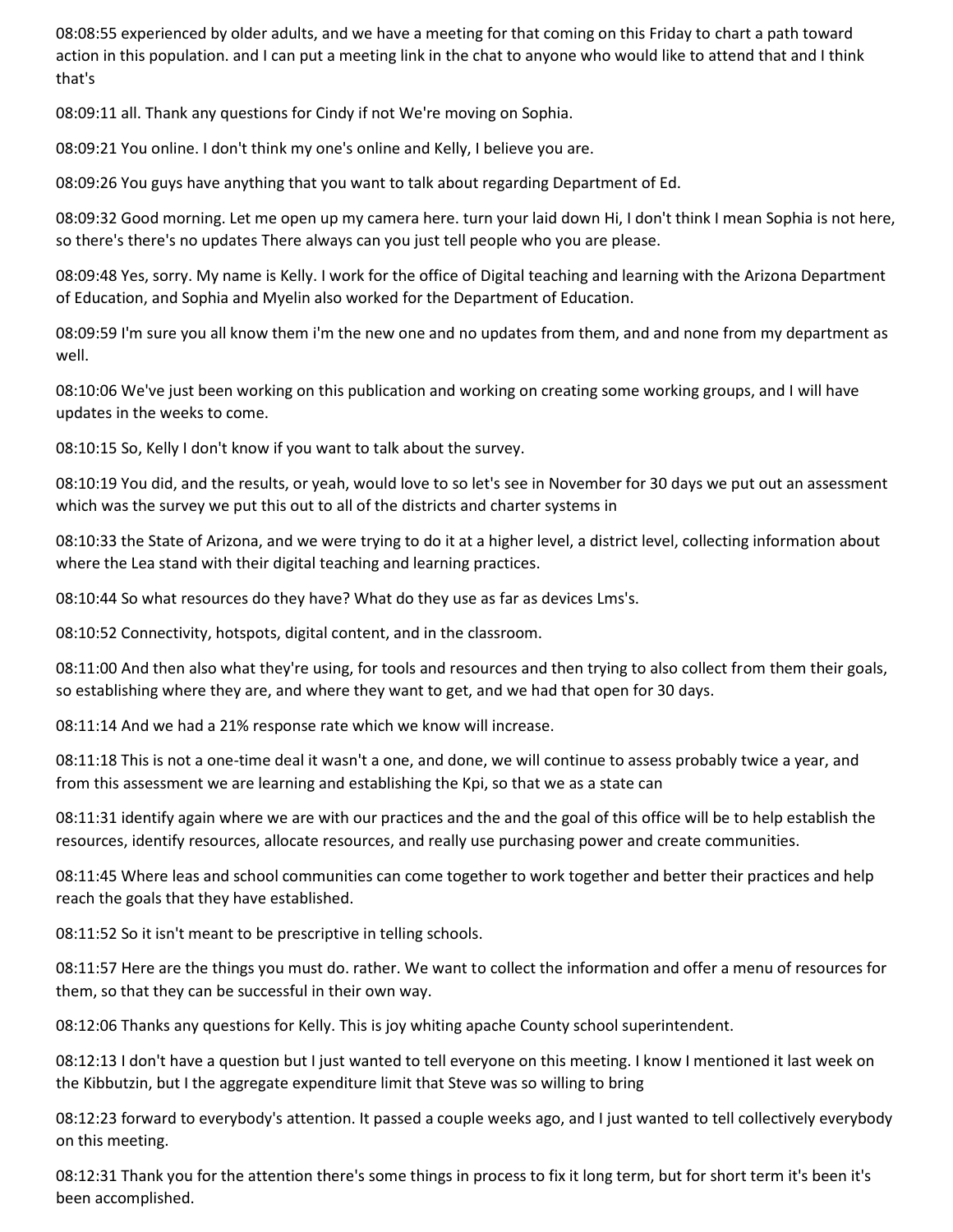08:12:36 So. thank you so much, so they didn't pass the long-term solution.

08:12:40 Yet. Is that correct? You know the the long-term solution has a lot of moving pieces to it.

08:12:47 In my opinion there's language in the law that needs to be corrected.

08:12:50 And then there's just an Overall giving rid of the old law.

08:12:53 How that happens. i'm not really sure but we're working on it. the best we can.

08:12:58 We'll see what happens in the future. John do you want to add anything to that. Joy described it perfectly.

08:13:08 There's a lot of interest on the part of several legislators, including Senate, President Karen, Fan, who this is her last term in office last year and office, and she is trying to motivate some discussion about that but that will

08:13:21 not happen during this legislative session if it happens, the discussion will take place over the summer, and we'll probably come back next winner with a brand new legislature.

08:13:31 No new governor and new all kinds of stuff. Okay, how far?

08:13:35 No, Okay, Derek, you online I don't think so but West, I don't think you're online either.

08:13:48 Anybody have an update to what's happening with the final mile project?

08:13:57 This is Mark. I don't know how many responses were received but the proposals against the 5 open rfps. The second tranch of 5 were due late last week, so I believe that you know submission cycle is now closed

08:14:16 and final mile will evaluate and select vendors for the next 5 projects.

08:14:25 Okay. So before we move on to our presentation this morning,

08:14:31 So curt, I know, you're online and mark you talked about the data center and smart city iot infrastructure summit.

08:14:39 So if you want to talk some more about that and what's happening, what that generally.

08:14:44 And then, mark you, mentioned a breakout session for providers.

08:14:48 So, Kirk, you want to say anything. Good morning, everybody.

08:14:55 Camera on Take that one out of my ear. Yeah.

08:15:02 Some of where you are. First, Hi, Kirk Bush. please get a southwest and producing the data center and smart city infrastructure so iot infrastructure summit.

08:15:16 Yeah. There the events moving forward at light speed we got great panels and everything combined.

08:15:22 We've combined the 2 tracks to kind of consolidate things.

08:15:27 We've got a broadband and digital equity panel we've got to workforce panel.

08:15:29 We've got folks showing up from Google that are going to also be on the workforce Development Panel.

08:15:33 The actual theme is stem. Kids are our future.

08:15:41 Would shriek out, I would like to meet with you later.

08:15:43 Offline, too, and see how we can kind of roll in what you're doing with what we're doing. The chief science officers at the Side Tech Institute are going to be helping run the event.

08:15:54 They are also getting 10% of the net proceeds donated to the Site Tech Institute.

08:16:01 We're gonna have a fun kind of ev av pavilion, too.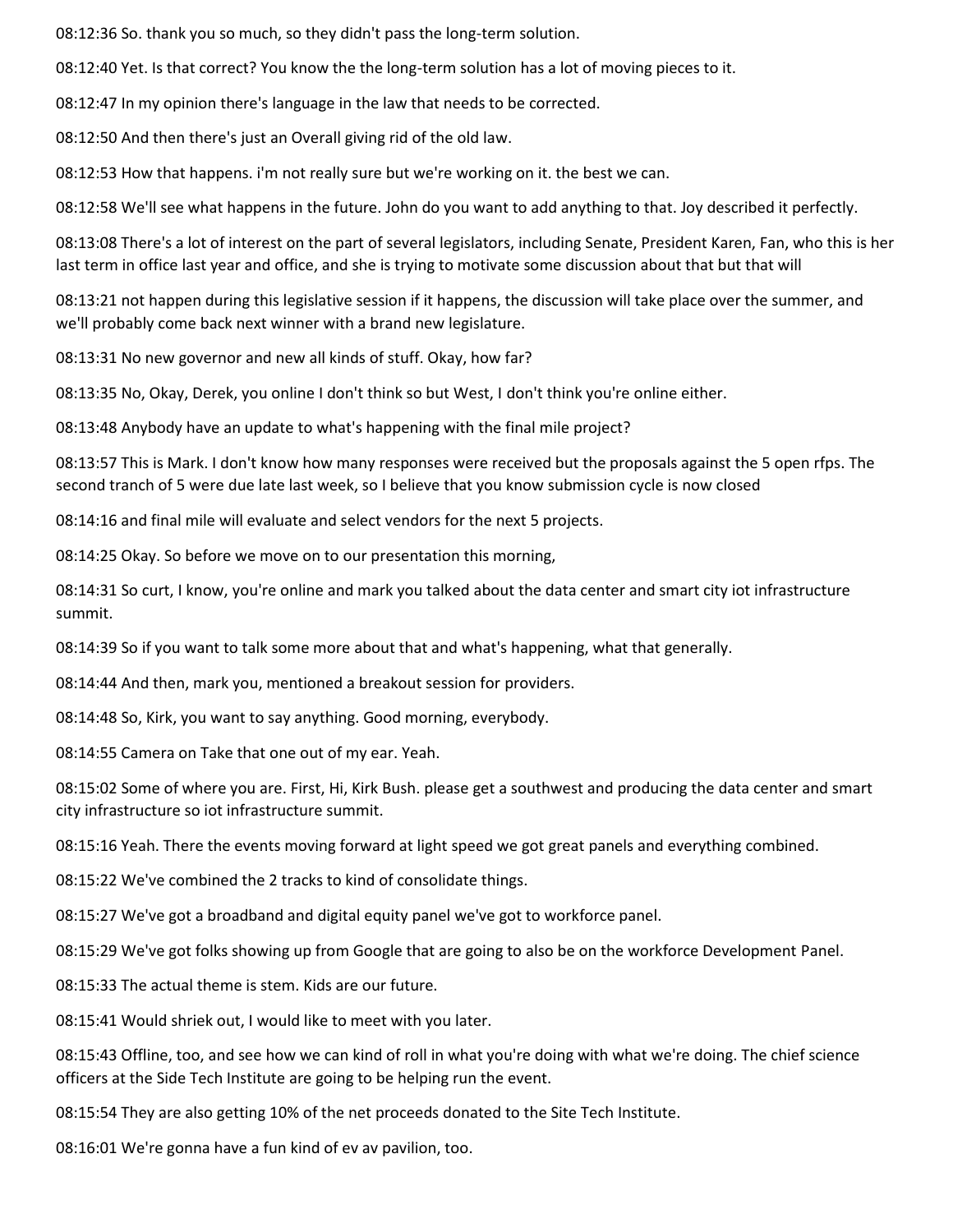08:16:04 That'll be kind of fun for everybody that people don't have to register and pay for the event to attend also where we're gonna have the waymo cars and too simple and a lot of that kind of stuff on display out

08:16:14 in the parking lot. as it relates to the provider roundtable marks.

08:16:22 Really the organizer of that and it's going to be a separate breakout where we're just basically using the event venue to facilitate that meeting.

08:16:31 And the timing is good. also. I think Jeff is gonna also be heading up that with Mark.

08:16:37 But just kind of busy, so that kind of all lies on mark now, and a lot of updates will be worked out.

08:16:44 I'm sure at wednesday's board meeting Mark you want to chime in.

08:16:53 Yeah, I don't think I have much to add but we will like believe the way the schedule is roll right from the broadband panel on the general conference track into a breakout which will compete with one element of the

08:17:07 of the main track, but will be a broader meeting for which we do hope to get a lot of providers who may or may not attend the conference to participate.

08:17:21 It'll be fully hybrid people can come on site just for that, or as part of the conference, or participate remotely.

08:17:32 And then it'll be followed by a reception and I believe those that come, even if just for the broadband provider panel sorry, where a breakout can stay on for the early evening reception.

08:17:48 Yes, and I did put a link again, and the meeting announcement, and I will for this week on to be able to find that event and be able to register, and so forth.

08:18:00 So Anything else curved Mark. Oh, that's it for nasty, right? Okay.

08:18:08 So I just want to say, and I think it's pretty obvious to all of you.

08:18:13 Arizona is awesome, got amazing people doing incredible stuff, and thanks to people like Ben and Jeff and and many others who are on this call and Mala and so forth, It's just amazing the kinds of things that and the

08:18:30 recognition. We're getting for the great work that's happening here in Arizona.

08:18:33 So I just want to just say thank you to all of you who are doing such great stuff here in Arizona.

08:18:41 And of course, that's not to mention all of the others who were on this call, and others out there in the State who were doing awesome stuff.

08:18:47 So just It's just pretty phenomenal in my opinion about the work that people are doing.

08:18:53 So I just want to thank you all and steve we want to thank you, too, because you're doing awesome work and pulling this whole crowd together, you know, going on almost 2 years now.

08:19:01 So, thank you, and and we appreciate that too so i'm sorry I mean so.

08:19:07 Anything else before we move on to our presentation this morning i'd like to send these amen by the way.

08:19:17 So. if that if there's nothing more any other announcements before we move on going once going twice.

08:19:29 Okay? If not, we're gonna move on to our recent our digital access resource, highlight presentation and want to introduce a Helen Smith who is manager of community leadership at consumer reports.

08:19:44 And that they have a number of things happening broadband, including some things here in Arizona.

08:19:48 So I'm gonna stop sharing allman and i'm gonna turn this over to you and you're on cool.

08:19:58 Thank you all. Good morning. I can say from my perspective from a national organization.

08:20:05 Steve's right? arizona rocks and y'all are in many ways leading the league on a lot of these broadband area things.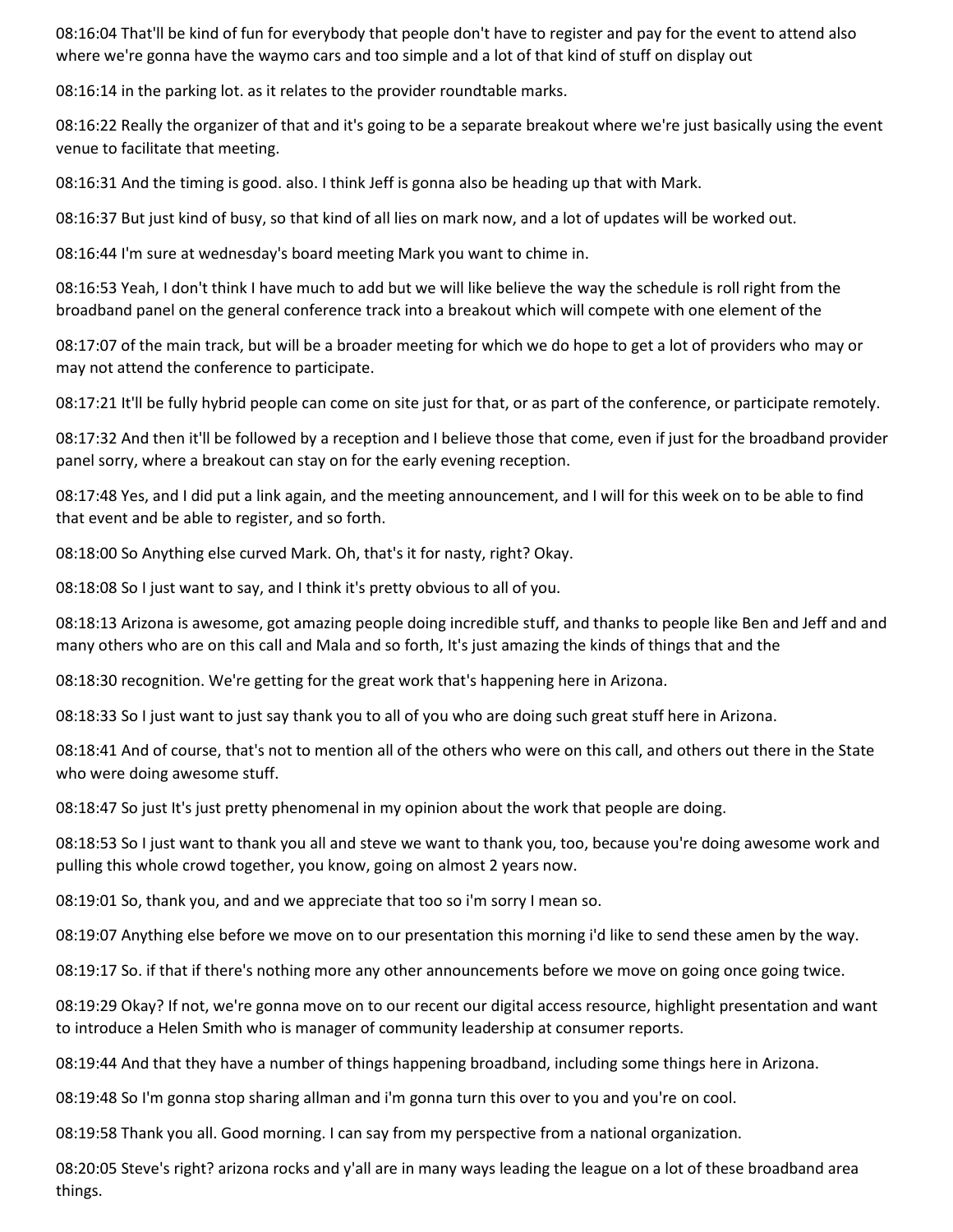08:20:16 So yeah, thank you all. Thank you all for having me today.

08:20:20 Consumer reports has been working on a couple of different things that I want to share with you all.

08:20:24 So I hope hopefully. now you have a Some slides up. But I would also just like to make this as conversational as possible, and having heard from all these updates and and all the cool work you all are doing there there continues to

08:20:39 be so much that I can learn from from being on these calls, and hopefully you to plug in and assist y'all at what you are working on.

08:20:48 So like I mentioned like Steve mentioned i'm an organizer.

08:20:53 I will work with consumer reports. Not so much on the side of the magazine, and the reviews which many of you all might be familiar with, but more in our our political wing.

08:21:03 The rabble browsers, the troublemakers within consumer reports.

08:21:09 So I want to just take you all through a couple of things that we're working on. and then we can maybe spend a few minutes thinking about how to plug in to what you guys are doing.

08:21:18 And specifically I was just taking some notes and I'll be filming up with some of you directly afterwards. Cindy, it sounds like your your access work is really fascinating to me, and maybe something that I could help with in some way.

08:21:28 Shape or form. So brief update in what we're doing at cr around broadband.

08:21:34 I'm going to talk about a new thing that we're trying kind of see our chapters see our community hubs, and one of them which we're trying to sort of Arizona and why we are doing that and what that

08:21:45 means Hopefully, where those hubs are leading to interesting local change.

08:21:53 And interesting ways. We can engage with you guys and you know, trying to do our part from the perspective of a national organization to address accessibility, affordability, and equity of broadband access in Arizona.

08:22:09 So couple of big top items that consumer reports has been working on at the national level over the last year year and a half, doing a lot of advocacy work around the Infrastructure Bill trying to do what we can

08:22:23 to protect certain things in that bill. specifically around broadband and one of the things that is in that bill that we're particularly excited about, and how how that rolls out, because coming soon is the broadband nutrition

08:22:35 label we've also been working on a couple of other things at the national level, trying to watch router fees and other hidden fees on people's.

08:22:47 Internet bills and checking in on the well. We just had a victory recently around the Sec.

08:22:53 Ruling about competition within apartment buildings and and other large complexes, so that multiple people people have more choice in what what broadband they can get if they live in those large buildings lot of other things at the national level.

08:23:07 But I want to talk to you all today. more about this research project that I've been leading It's called fight for the fairy.

08:23:20 How can I interrupt for just a second, coming up to a bathroom back on to come back on slide?

08:23:27 So you talked about the Fcc. rules, protected people who live in apartments, etc.

08:23:31 And that was an issue that came up at our last meeting.

08:23:34 Can you talk a little bit more about that place? What sense I can, I can tell you.

08:23:42 I can tell you that the that the new will rule is essentially that there has to be more competition for people in those situations.

08:23:52 So a lot of landlords have had kind of back handshake deals with an individual.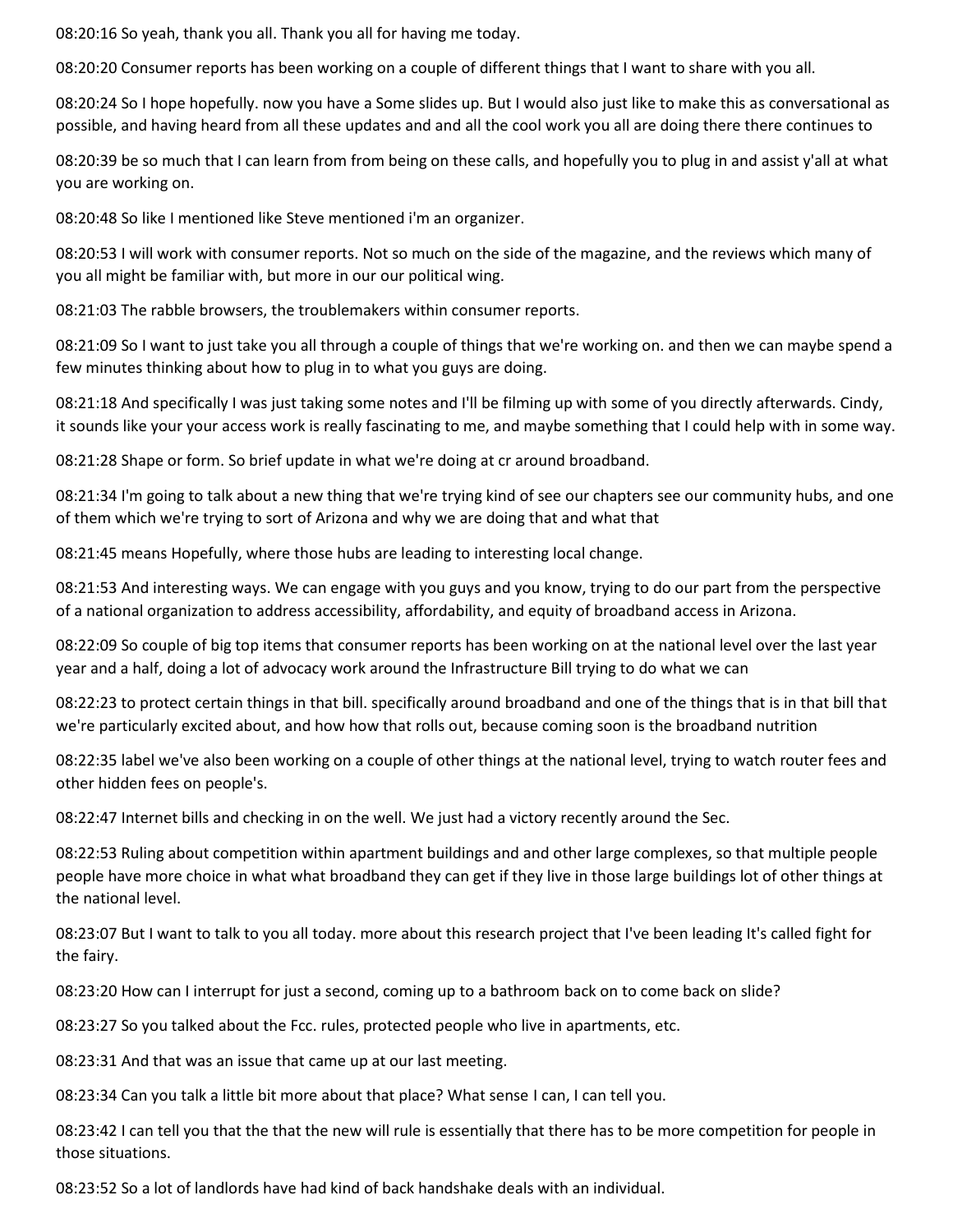08:23:56 Ips to lock in buildings, co-ops, apartment buildings, etc.

08:24:03 And the Fcc. is going to be cracking down on that and changing the rulings such that that is less of a problem.

08:24:09 Or that there's more competition in available for people So they're kind of getting the the benefits of competition to their pricing into their access.

08:24:22 Okay, Thank you go ahead. Cool that the research things specifically that we've been working on is something called the the Well, now it's called fight for a fair Internet. Previously as I have been talking about it it was called

08:24:40 broadband. let's broadband together, but due to a copyright issue.

08:24:43 Now It's called fight for a fair Internet what we've been doing essentially is trying to get a sense of cost broadband cost across the country.

08:24:54 So we ran a test over the course of the summer in the fall, where we asked everybody in the consumer report membership world to to run a speed test, a single speed, test and then at the same time upload a bill copy of their

08:25:08 home Internet bill. So we had about 55,000 people start with us, and we ended up with about 35,000 of those bills which we're in the process now of getting a Pdf.

08:25:20 Reader to kind of tell us what we've won But hopefully, that big data set that we've been collecting for the last couple of months is going to yield some new information about both kind of what broadband is

08:25:34 costing Americans, and then hopefully, also some overlays about

08:25:39 How competition changes that cost, and what what we can and can't say about how effectively consumers are being educated about what they need.

08:25:51 So you know we're kind of looking at these bills on a couple of different angles.

08:25:57 But my job, particularly despite, or besides trying to get a bunch of people to give us their broadband bills.

08:26:06 And all of this work has been to kind of dig into building a community of people who care about broadband.

08:26:19 And we're trying to specifically in in the kind of the mobilization world, which i'm looking at at. Cr.

08:26:24 We're trying to kind of bring out How we can create a community of folks who this is their issue.

08:26:30 Just look at, not a bed in the morning. This is what they care about.

08:26:33 How do we plug them into work that's happening around the country?

08:26:37 So my comparison here is that all the folks on this call Y'all are up here.

08:26:43 You all are professionals and doing amazing things to change the way that broadband happens in Arizona.

08:26:49 The people who I think i'm mostly engaging with are interested in this as an issue.

08:26:54 But they haven't. This is not their profession You know this is not the thing that they are doing.

08:26:59 All the time is not the thing that moves them necessarily like financially, but it is the thing that that they might care about and want to be part of.

08:27:08 So we have all these cool researchers they they gave us these bills, and they have been sort of banging on the door of consumer reports, asking, what's next like.

08:27:23 What else can we do? Where else, can we go so you know we consumer reports is pretty good at like getting those citizens to call their congressperson or to you know, sign this online petition.

08:27:37 But we've got this cohort of people who are who are even more dug in than that They want to do more.

08:27:42 They want to be more engaged. I want to just pause and do a quick interesting case study.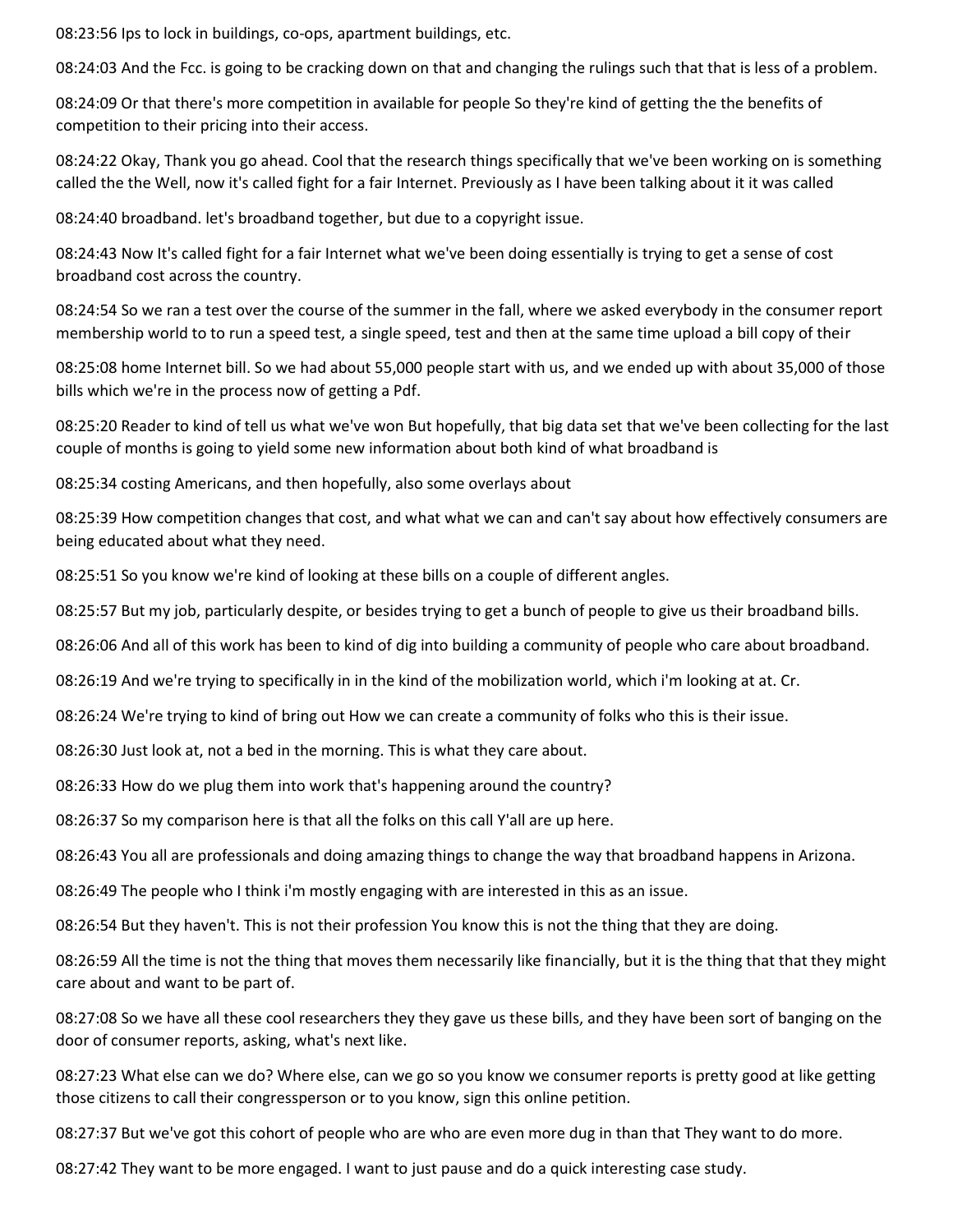08:27:51 That was on a different topic then, the let's broadband together thing. but it might be kind of loose getting to you all to see kind of what i'm imagining, and what i'm thinking about here so 2 years ago.

08:28:00 Or so we did. Another big research project. it wasn't about broadband is about pfas.

08:28:07 Pfos are plastics in water this is sort of the forever.

08:28:11 Plastics that have been there's 3 or 4,000 different chemical versions of this.

08:28:16 But essentially we're discovering more and more that defaults are in everything.

08:28:20 They're in all the water that we drink they're they're all over the place, and consumer reports wanted to figure out like how much and where and what's happening at the tap, and different places so we've

08:28:29 started this water testing project in the summer of 2,020, and the way we started it off was we did these 2 big webinars for anybody who wanted to raise their hand and come and learn more about pfos and we wanted to

08:28:38 use the webinars to drill down to figure out like, Can we get people to do water tests in kind of every different region of the country?

08:28:50 So that we have a statistically significant sample. But another thing that we discovered kind of a positive benefit is that we discovered a bunch of people who happen to be in the same space.

08:29:01 They were all in Seattle. they were all in this call they're, all introducing themselves in Chat, saying, Hey, i'm from Seattle, and those Seattle folks asked to be connected with each other.

08:29:11 So this was, you know, volunteer generated. They asked their with their permissions like, connected all these people over email, which resulted in them, forming their own little group, and they wanted to learn more about this issue.

08:29:23 And explore what they could do about the problem, and through their learning they identified a specific note that the Department of Health in Washington State was considering around Pfos

08:29:36 They then came back to us. They asked our experts to kind of weigh in on the note.

08:29:39 We said, Hey, this is a good note let's strengthen it which thinks it should be strengthened in this and this in this way we went back and forth with this group for a while, and Finally they decided that they wanted to come back

08:29:53 and ask all of their fellow Cr members in Washington State for help.

08:29:58 So we sent an email to our list, which was several 100,000 people in the State of Washington, trying to drive comments. and we ended up driving, you know, 2,300 comments individualized, weighing in on P-fos comments to the

08:30:14 Department of Health in Washington State. the they get, on average 5 to 10 comments per note they are considering.

08:30:22 So this was like a This is a pretty big deal for them and it, I think, absolutely strengthened that piece of that that note.

08:30:29 That piece of it's not legislation but that law making process.

08:30:34 So that's the case. Study right what happens when we have all these people who we accidentally activate, who are engaged on this issue.

08:30:40 They want to weigh in. they want to be part of what's going on.

08:30:43 But like I've been hearing all morning we're talking about a very complicated tableau of different things happening in Arizona already. right.

08:30:51 There's a lot of moving parts there are things at the at the infrastructure level.

08:30:56 We're talking about like new wires and new lines and things going in.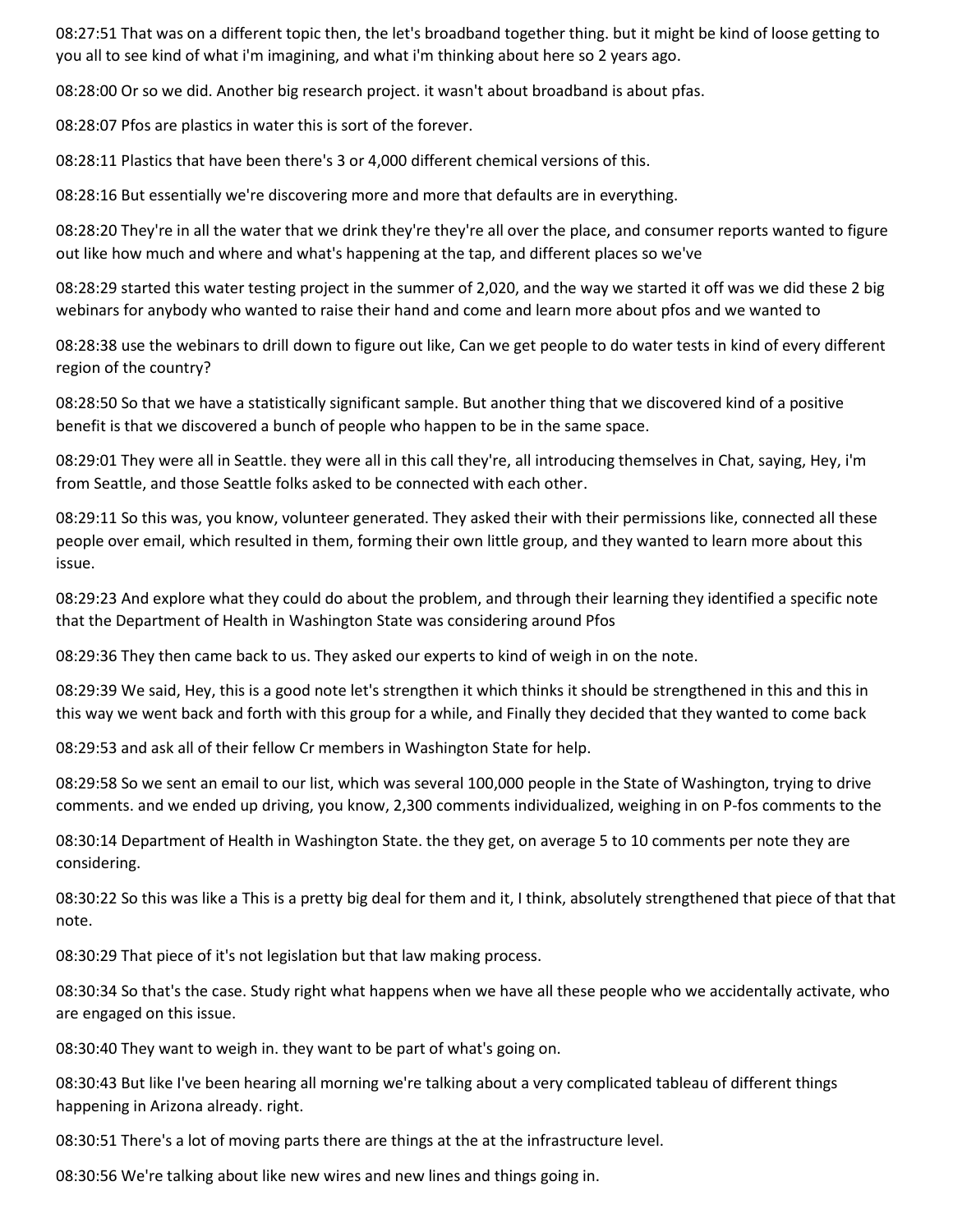08:31:01 It's very hard to imagine an individual citizen figuring out how to engage with or talking about grant writing processes that are in, as as you guys have already been mentioning arduous, complicated they can be following up with those

08:31:16 things can can take years so like, how do we get people to plug in consumer reports?

08:31:20 Has been thinking about that. we've created these things these cr hubs which kind of we asked the question of like, What do we accomplish?

08:31:30 If a regular part of our work was finding these groups of engaged citizens based on locality and issue.

08:31:35 Maybe starting at the State level, maybe even drilling down to the county level when we get our when we get our kind of ducks in a row.

08:31:43 Seattle showed us that we kind of had those people broadband work that I've been working on for the past 2 years has confirmed that in a lot of ways.

08:31:51 These hubs would be like local collaboration spaces, members getting together, and first of all teaching each other and themselves about the issue.

08:32:02 And then, second of all, figuring out what they can do, what we can work on.

08:32:07 We launched our first broadband hub earlier this year.

08:32:11 Last year. What year is it? We watched it in the fall of last year, and it was in Georgia.

08:32:21 Around broadband. Mark was actually good enough. mark on this call right now is actually good enough to come.

08:32:26 Talk to this group of people in in georgia but it's a group that is interested in equity and accessibility around broadband, and they've been working together. The The thing on your screen right now is just a Washington post story

08:32:39 we managed to connect one of the few. You know, one of these nascent Hub members who had a really interesting story about rural broadband access in Georgia with the Washington post reporter, which starts to be kind of an example of what I think these

08:32:52 Hubs can provide to folks like you stories as well as activists.

08:33:00 People who are kind of feeling the burn on round broadband enough to want to get involved to support things that are happening in their community, and they might start to be things that bubble up to the level of i'm not sure if

08:33:12 they're gonna fill out all those forms and become an official lobbyist like I was hearing about earlier.

08:33:17 But that kind of feels like a space that these folks might be interested and willing to jump into.

08:33:25 So why am I talking to you all today our next big thing We're about halfway through trying to start a hub in Arizona.

08:33:33 What we learned from the Georgia Hub, and well we already knew this.

08:33:37 But what we relearn from the Georgia Hub was that broadband is a fairly complicated issue.

08:33:42 There's the technological aspect of understanding the bits and the bytes.

08:33:47 There's the social aspect of understanding the there it's more than just accessibility.

08:33:54 There's also equity and all sorts of other issues in terms of education. When it comes to broadband rolling out, we discovered pretty early that we need to get everybody on the same page.

08:34:07 If they're going to actively work together. on things the way we're doing that in arizona is we sent an email to everybody on our lists on our consumer reports list who participated in that let's

08:34:20 broadband together study that I was mentioning at the top and said, Hey, come, learn with us.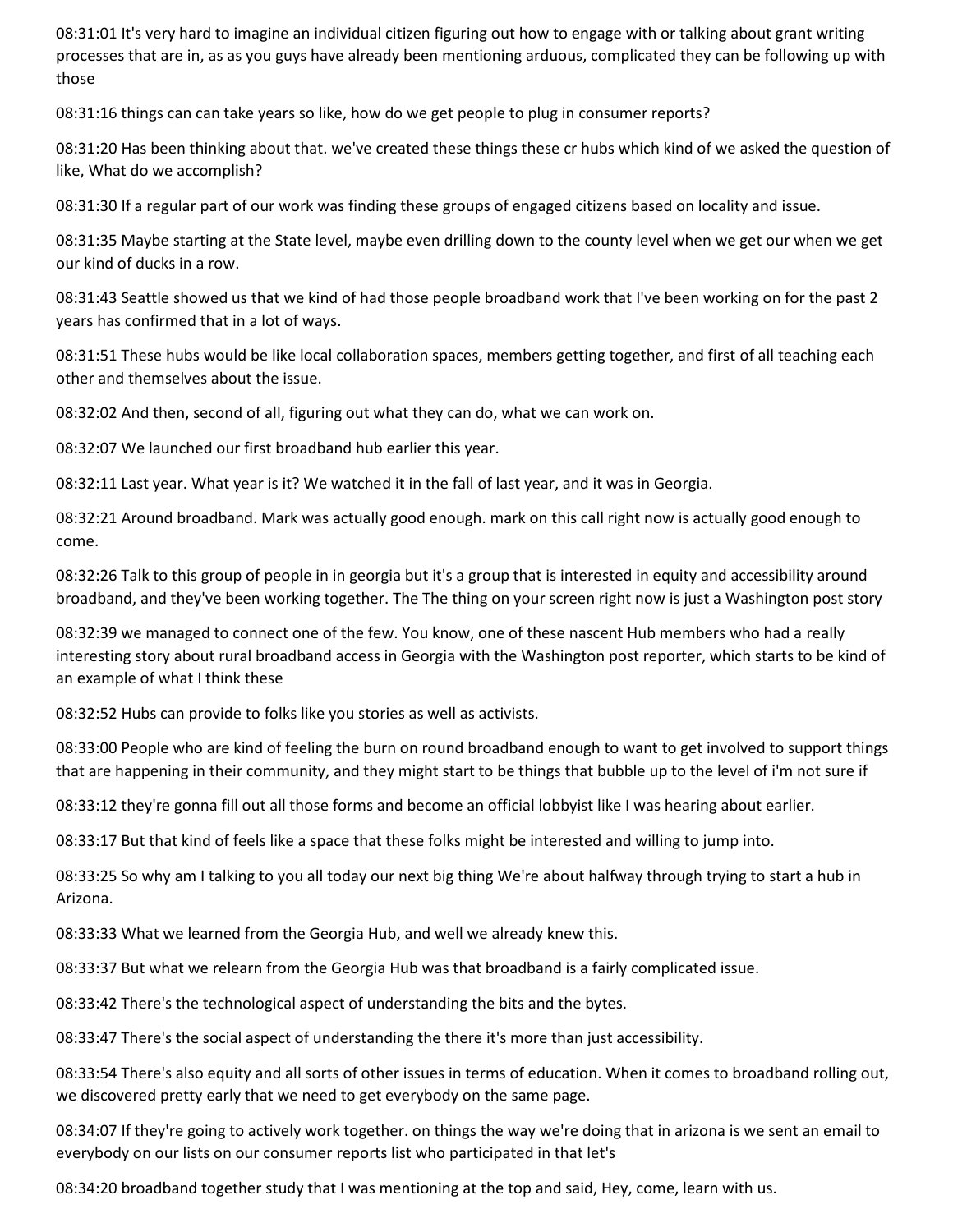08:34:26 We're going to do a four-week class The class that we're using is actually by a group called Shaping Edu, which is a group of I think there's probably a good bit of overlap from this

08:34:38 call and jpvd you folks but i'm not exactly sure how much i'll just say that they are kind of thinking about broadband, and how to push for equal access for everyone.

08:34:51 And They're a group of I think academics and philosophers and thinkers and doers based out of Arizona State University.

08:35:02 This class. that shaping you do you put together is a Mooc.

08:35:04 That asu supports and runs and we're driving people through that over 4 weeks, talking to them along the way, providing them kind of inputs and ways to, engage.

08:35:16 And then hopefully coaching them up such that they are excited to stay with us.

08:35:20 Once they have that they've learned enough about broadband to feel like they can figure out how to get their head around this complicated issue.

08:35:27 Next up for us is trying to then plug them into the complicated world of what you all are doing, and I think that I know that most people on this call are have have been working on this particular issue for much longer.

08:35:45 Than I, so I can speak from personal experience when I say it's kind of like drinking from a fire.

08:35:50 Hose when you first jump into broadband policy there's a lot of stuff, there's a lot of issues a lot of different things. so we're just trying to scaffold this learning such that people don't feel like they

08:36:00 are immediately flooded and overwhelmed, but can find their place, learn what they want to learn.

08:36:07 Reject the other stuff, and just kind of keep coming back so They're having an interesting conversation.

08:36:13 Now, hopefully, in about 2 weeks We'll have our first crop our first class of the Arizona Hub ready to go, and those people hopefully will be trying to figure out how to plug into what you guys are

08:36:24 doing that's the I want to just kind of open up any questions about that kind of rat good fire thing.

08:36:33 I just ran through and then I want to just ask you guys, what do you think?

08:36:38 We should. What do we think we should be working on?

08:36:43 Where in your particular world do you need an engaged army of citizens?

08:36:49 My mind goes to education and outreach my mind goes to it.

08:36:53 Sounds like a lot of work for doing Cindy Cindy.

08:36:56 But I would love other thoughts, other ideas. as I get these folks kind of marshalled and moving in the same direction, I want to start inviting them to this call.

08:37:06 I want them to start tapping into all the cool stuff you're doing.

08:37:09 But I just was realizing that as I was listening through I was like hanging on by my fingernails and doing a bit of googling just to keep up with where you guys were.

08:37:16 So it's about kind of staging that access such that people feel like they are able to weigh in and and and be useful, and be a contributor not just kind of surfing.

08:37:29 The wave. so well, i'm one of the things that you and I talked about when we chatted about this is for people to understand what you're obviously got a sense today.

08:37:41 That there's a lot of stuff that this space that's happening, and there is done not to say that the whole world is covered.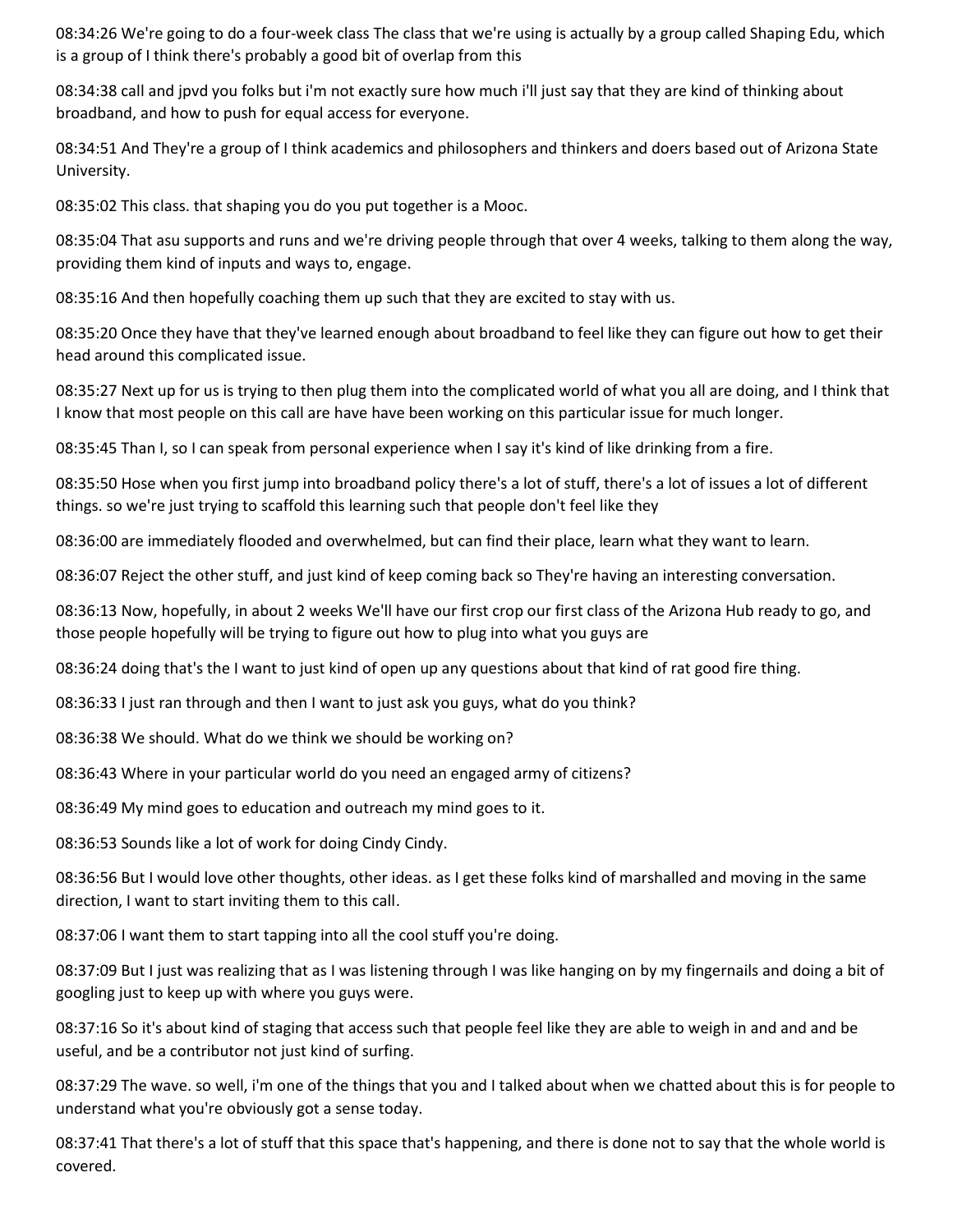08:37:48 But for me, one of the starting places is for people to really understand. As I think I mentioned to you when we started the the task force when we put together our report that the up growing by leaps and balance in the part of that was used to hear all the time

08:38:04 that Arizona is not doing it. and it's really important for people to understand much is happening, And then to be able to go from there About Okay, what do we need to?

08:38:14 How do we Plug In So we're certainly interested in cooperating with you, helping your folks to understand what is happening here in Arizona?

08:38:29 Yeah, I mean and I think that's exactly right I think that the the thing that you know the the balance right is is giving people enough information that they can handle it.

08:38:47 And then also keeping them, you know, getting them enough to keep to give them a sense of like, where their own agency lies.

08:38:54 And and where they can reasonably affect things. And I think that, just speaking personally again, as someone who is kind of a multi-issue organizer at consumer reports, Broadband has been a really fascinating challenge for me

08:39:09 because so much of what you need to really change broadband infrastructure is big capital investment, and that is often hard for systems to figure out how to plug into.

08:39:20 But one of the things that's really exciting about what's happening in Arizona as you just mentioned Steve, is that we're kind of like the the access is coming, and and that those those wheels are

08:39:30 grinding forward. So then we get to the questions of Okay.

08:39:34 So now we have access. Is it a affordable, and do people know what they have when they have it?

08:39:38 How are we educating them? And how are we kind of like giving a local activists the tools to go out and and be those kind of digital connectors?

08:39:51 Well, certainly digital inclusion is a big priority and you know that, as you said, there's a lot of stuff that's happening.

08:40:00 The infrastructure side. Now, you know lots of stuff that also happening digital inclusion side.

08:40:05 And certainly if anybody knows about that it's sending excuse me. but I certainly feel that, one of the big areas where citizens can really get engaged is that digital inclusion.

08:40:21 I would love questions, so please please fire them at me.

08:40:24 I wanted to say a little bit more about that Jordan hub which is still kicking along, and that like I said Mark Bogstein was nice enough to come and talk to them a little bit about what's happening at the

08:40:34 Federal level. they've all gotten their their teeth into trying to figure out how they can be like a citizen watchdog group.

08:40:43 Trying to, because in Georgia one of the things that they felt wasn't particularly obvious was how these Federal dollars are being spent, and who was getting access to them, and that sort of thing.

08:40:55 And so they've been trying to kind of plug into understanding how the block grant comes to the State.

08:41:01 How it's divvied up who gets to make those decisions, And then what points there are in that decision making process for citizens to weigh in just another wrinkle on what what you know consumer reports generally people are fairly just as

08:41:24 a general rule, fairly educated, fairly wealthy, and are kind of looking at like, where they they have a lot of opinions, and and and they have a lot of ideas coming in. So the Georgia Hub process has been about like helping

08:41:40 them shape those ideas and and guide them towards something that they find useful.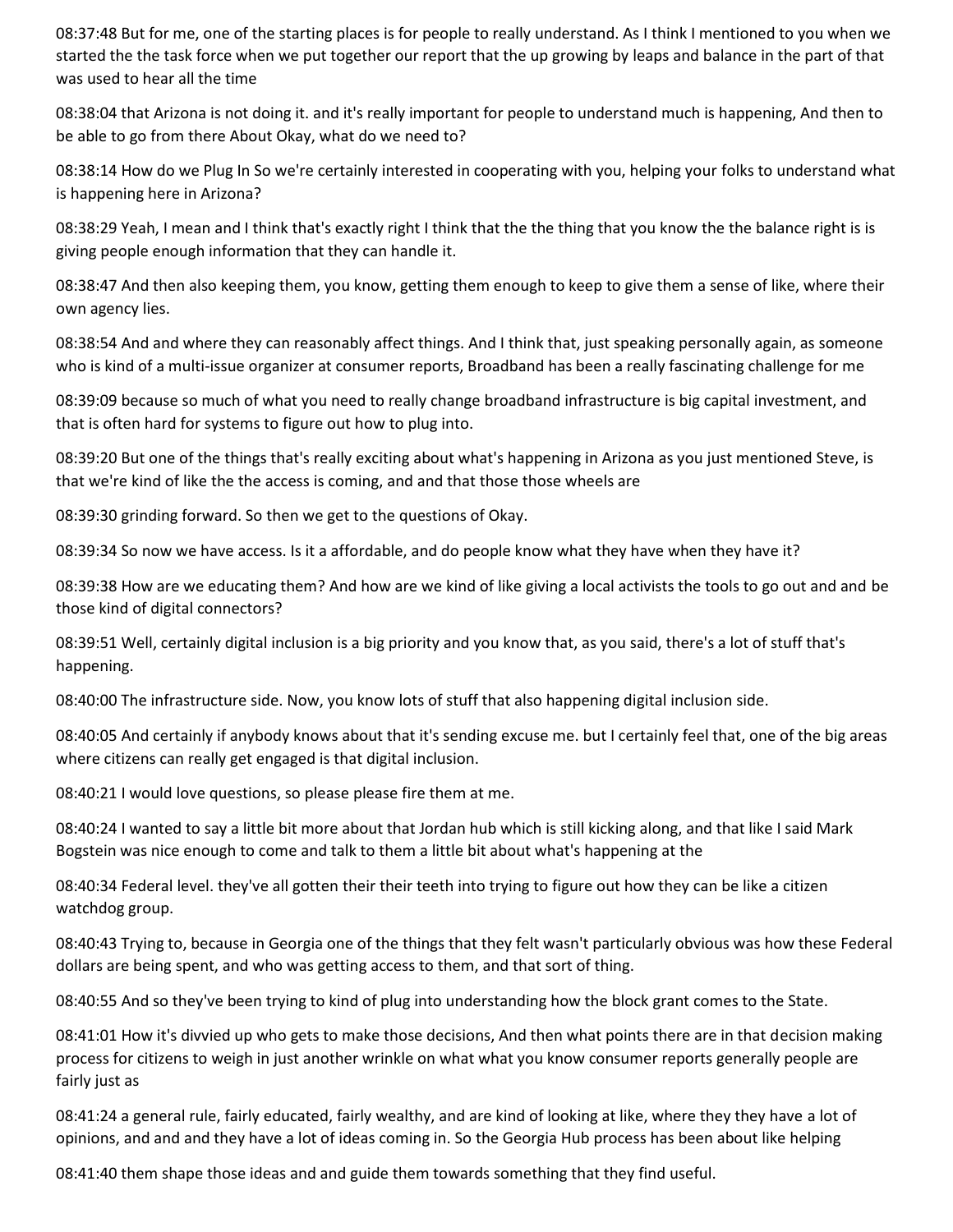08:41:49 Just, the the cohort that's at a issue?

08:41:54 Are they that say category, or are they college students or a mixture, or what's the makeup of that cohort?

08:42:00 We did invitations to everybody on the consumer reports list, so it's mostly the cohort that I was just mentioning.

08:42:09 And then we've got a couple people from asu students who were connected to.

08:42:15 We were connected to through the shaping medu program.

08:42:18 But mostly this version, 1 point has been with

08:42:24 Cr they're they're already activists with cr in some way, so they'd already taken some you know.

08:42:29 Step with us, signed the petition, done something else, and we knew they were in Arizona.

08:42:33 Soureka to answer your question. shaping edu and Derek. I know you're online, and I don't know if you want to add to it that there are a number of people that's actually as a national

08:42:46 group led out of asu and it's open to people who they meet.

08:42:51 I think it's every week now online I know mark participates I participated. I'm.

08:42:58 Not sure who else from this group Baron car, Jordan and others, Derek, when he can participate. and

08:43:07 And then Lisha Gooseinelli, who coordinates fact, comes to our group.

08:43:11 So we do have a lot of cross collaboration. between the 2 groups, but that meet those meetings are open, and if you're interested you're welcome to to participate. Now, Derek, do you want to add anything more about that Oh,

08:43:25 Steve. Thanks. no, I didn't mean I think you covered it really.

08:43:29 Well, yeah, national group of collaborators helping to you know extend broadband to all thinkers dreamers.

08:43:38 Doers that's what they call themselves Okay, everything else Any other questions we're about out of time.

08:43:48 Any other questions for Allen or ellen you have anything else you want to add, I don't I mean I will probably be doing some direct.

08:43:57 Follow up with a few of you it was a real blessing to get to kind of hear what everyone's working on.

08:44:06 And thank you, cindy her dropping. she send me to send me her email address. so I will be trying to figure out you know how we plug in, and the you're probably some of you will probably be getting some outreach

08:44:19 for me, inviting you to talk to this cohort as they kind of emerge knowledge about broadband and looking to to jump in.

08:44:28 Well, and thank you, Actually, I met allen through shaping Edu So that's how we how we connected.

08:44:37 So we have a lot of mutual interests and participants.

08:44:39 With that group. So if there's nothing else I think we're about to em for today.

08:44:47 But I did want to mention just a couple of things real quickly if you don't know, and we've been trying to send out the chat from this group.

08:44:57 You're interested, you can download the chat if you go to chat.

08:45:02 If you go to to chat and you look at the in the right hand corner on the bottom, you'll see the year whips, and you can click on that and download the chat directly, and I want to say that if you're

08:45:15 interested. There are a couple of files that that have been put into the chat.

08:45:21 You cannot. Once you download that that chat, you cannot download those files directly from the chat.